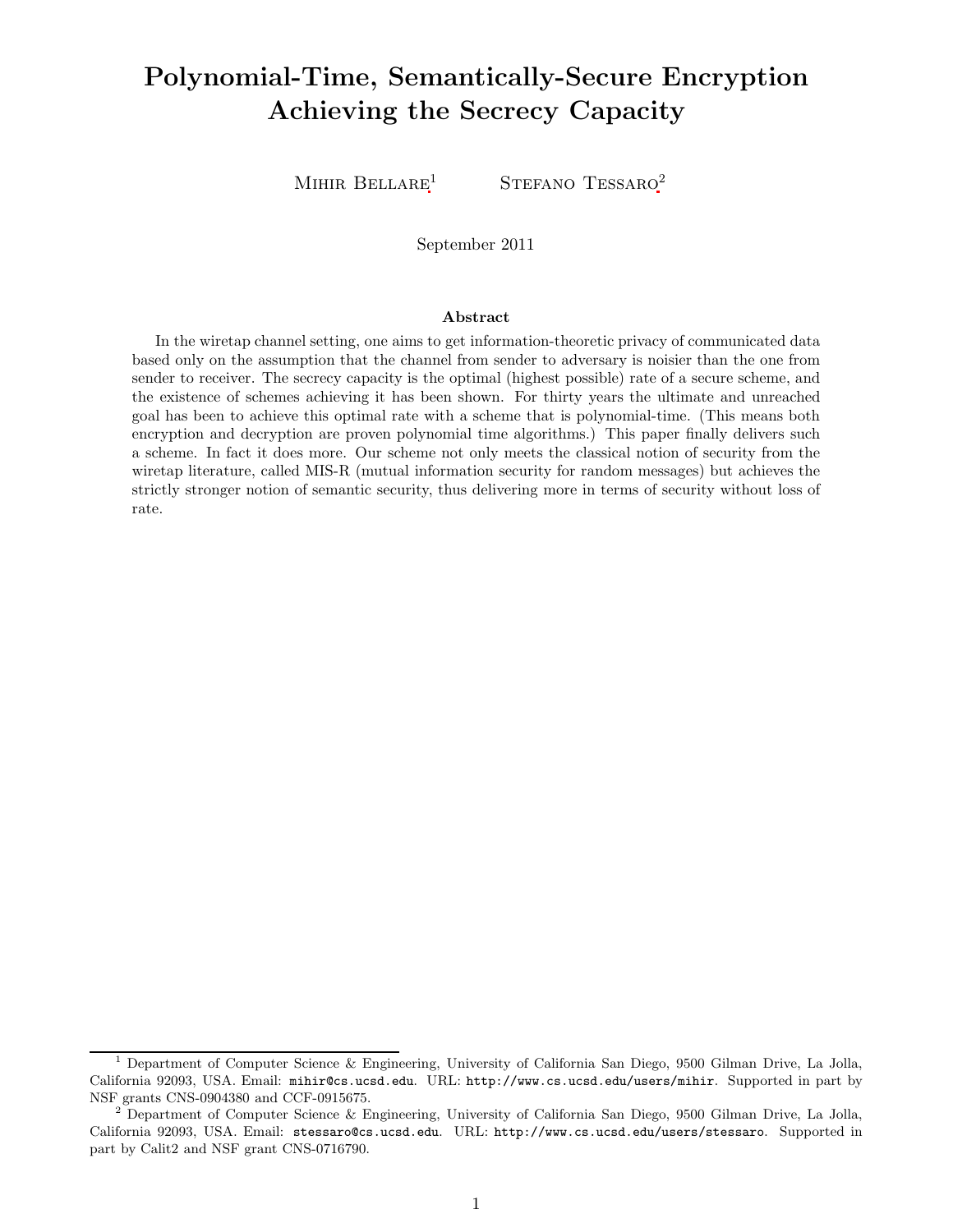# Contents

|   | Introduction                                                                               | 3                                 |
|---|--------------------------------------------------------------------------------------------|-----------------------------------|
|   | <b>Preliminaries</b>                                                                       | 5                                 |
| 3 | <b>Encryption and Semantic Security</b>                                                    | 6                                 |
|   | <b>Seeded Encryption</b>                                                                   | $\overline{7}$                    |
| 5 | A DS-Secure Scheme Achieving Secrecy Capacity<br>5.1<br>5.2<br>5.3<br>5.4<br>$5.5^{\circ}$ | 10<br>10<br>12<br>14<br>-16<br>17 |
|   | A Related Work                                                                             | 19                                |
|   | B Proof of Lemma 5.2                                                                       | 20                                |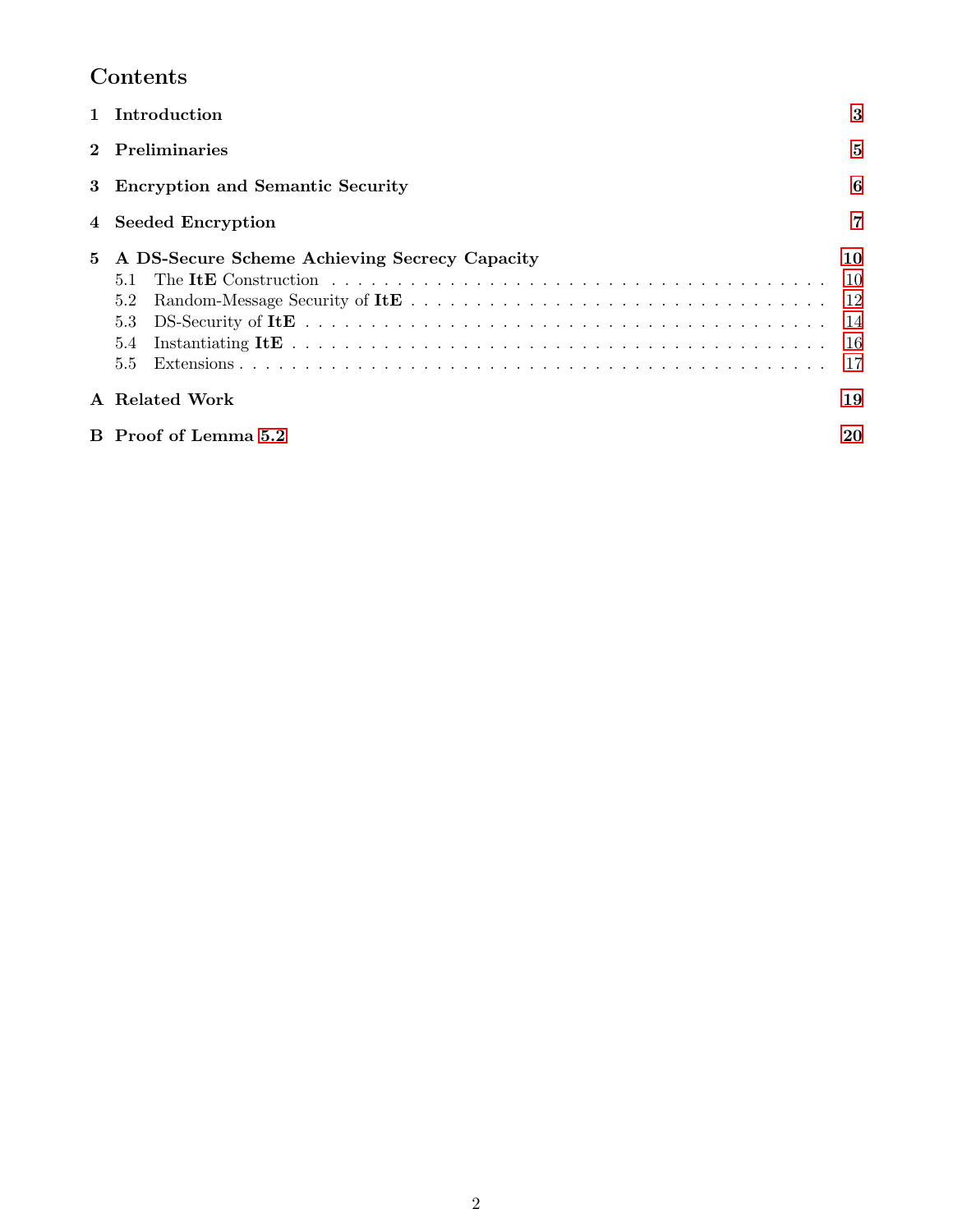# <span id="page-2-2"></span><span id="page-2-0"></span>1 Introduction

Introduced by Wyner, Csiszár and Körner in the late seventies [\[34,](#page-18-1) [11\]](#page-17-0), the wiretap channel is a setting where one aims to obtain information-theoretic security (privacy) of communicated data under the sole assumption that the channel from sender to adversary is "noisier" than the channel from sender to receiver. Researchers have shown that there is a maximum possible rate (ratio of message length to ciphertext length) for a secure scheme, called the optimal rate, and they have shown, through the probabilistic method, that there exist secure schemes with this rate. But these results are non-constructive. A question of great interest in this area is whether there is an explicit, secure scheme that is polynomialtime. (Meaning, there are polynomial-time algorithms for both encryption and decryption.) But this has remained open for 30 years. In this paper we finally resolve this question by providing such a scheme.

However, we do even more. Our scheme achieves not only the classical notion of security from the wiretap literature but the stronger notion of semantic (equivalently, distinguishing) security of [\[3\]](#page-16-1). Furthermore our scheme is simple, efficient and modular. Unlike schemes from the I&C approaches, it makes only blackbox (meaning non-intrusive) use of error-correcting codes. Our scheme is obtained by combining methods from cryptography and coding theory. Let us now look at all this in some more detail.

THE WIRETAP MODEL. The setting is depicted in Figure [1.](#page-3-0) The sender applies to her message M a randomized encryption function  $\mathcal{E}$ :  $\{0,1\}^m \to \{0,1\}^c$  $\{0,1\}^m \to \{0,1\}^c$  $\{0,1\}^m \to \{0,1\}^c$  to get what we call the *sender-ciphertext*  $X \leftarrow s \mathcal{E}(M)$ .<sup>1</sup> This is transmitted to the receiver over the receiver channel ChR so that the latter gets a *receiver ciphertext*  $Y \leftarrow$  ChR(X) which it decrypts via algorithm D to recover the message. The adversary's wiretap is modeled as another channel ChA and it accordingly gets an *adversary ciphertext*  $Z \leftarrow$  ChA(X) from which it tries to glean whatever it can about the message.

A *channel* is a randomized function specified by a transition probability matrix W where  $W[x, y]$  is the probability that input x results in output y. Here  $x, y$  are strings. Thus, for example, we regard the Binary Symmetric Channel BSC<sub>p</sub> with crossover probability  $p \leq 1/2$  as taking a binary string x of any length and returning the string  $y$  of the same length formed by flipping each bit of  $x$  independently with probability p. For concreteness and simplicity of exposition we will often phrase discussions in the setting where ChR, ChA are BSCs with crossover probabilities  $p_R$ ,  $p_A \leq 1/2$  respectively, but our results apply in much greater generality. In this case the assumption that ChA is "noisier" than ChR corresponds to the assumption that  $p_R < p_A$ . This is the only assumption made: the adversary is computationally unbounded, and the scheme is keyless, meaning sender and receiver are not assumed to a priori share any information not known to the adversary.

Requirements. The two requirements are *decryptability*, also called *decodability*, and *security*. The first asks that the scheme provide error-correction over the receiver channel, namely  $\lim_{m\to\infty} \Pr[\mathcal{D}(\mathsf{ChR}(\mathcal{E}(M)))]$  $\neq$  M] = 0. Security may be measured in various ways. A security *metric* xs associates to encryption function  $\mathcal{E}$ :  $\{0,1\}^m \to \{0,1\}^c$  and adversary channel ChA a number  $\text{Adv}^{xs}(\mathcal{E}; \text{ChA})$  that measures the maximum "advantage" of an adversary in breaking the scheme under metric xs, and we say that  $\mathcal E$ provides XS-security relative to ChA if  $\lim_{k\to\infty}$  Adv<sup>xs</sup>( $\mathcal{E}$ ; ChA) = 0. The central metric of the wiretap literature is mis-r (mutual-information security for random messages), defined via  $\mathbf{Adv}^{\text{mis-r}}(\mathcal{E}; \mathsf{ChA}) =$  $I(M; ChA(\mathcal{E}(M)))$  where M is uniformly distributed over  $\{0,1\}^m$  and I is the mutual information. It was introduced by [\[26,](#page-17-1) [27\]](#page-17-2) and strengthens the original metric of [\[34\]](#page-18-1). The name is from [\[3\]](#page-16-1).

Taking a cryptographic perspective, the latter point out that mis-r is weak because messages are assumed to be random. They introduce a semantic security (ss) metric following [\[15\]](#page-17-3) that, roughly, asks that given the adversary ciphertext, the adversary cannot compute any function of the message with probability better than she could have without the adversary ciphertext. They show that this is equivalent to a strengthening of mis-r that they call mis security and also to a simpler and more convenient metric called distinguishing security (ds), also adapted from [\[15\]](#page-17-3), where the advantage is defined via

$$
\mathbf{Adv}^{\mathrm{ds}}(\mathcal{E};\mathsf{ChA}) = \max_{\mathcal{A},M_0,M_1} 2\Pr[\mathcal{A}(M_0,M_1,\mathsf{ChA}(\mathcal{E}(M_{\mathsf{b}}))) = \mathsf{b}] - 1
$$

<span id="page-2-1"></span><sup>&</sup>lt;sup>1</sup> The notation  $y \leftarrow s A(x)$  means that we run randomized function A on input x and denote the output by y.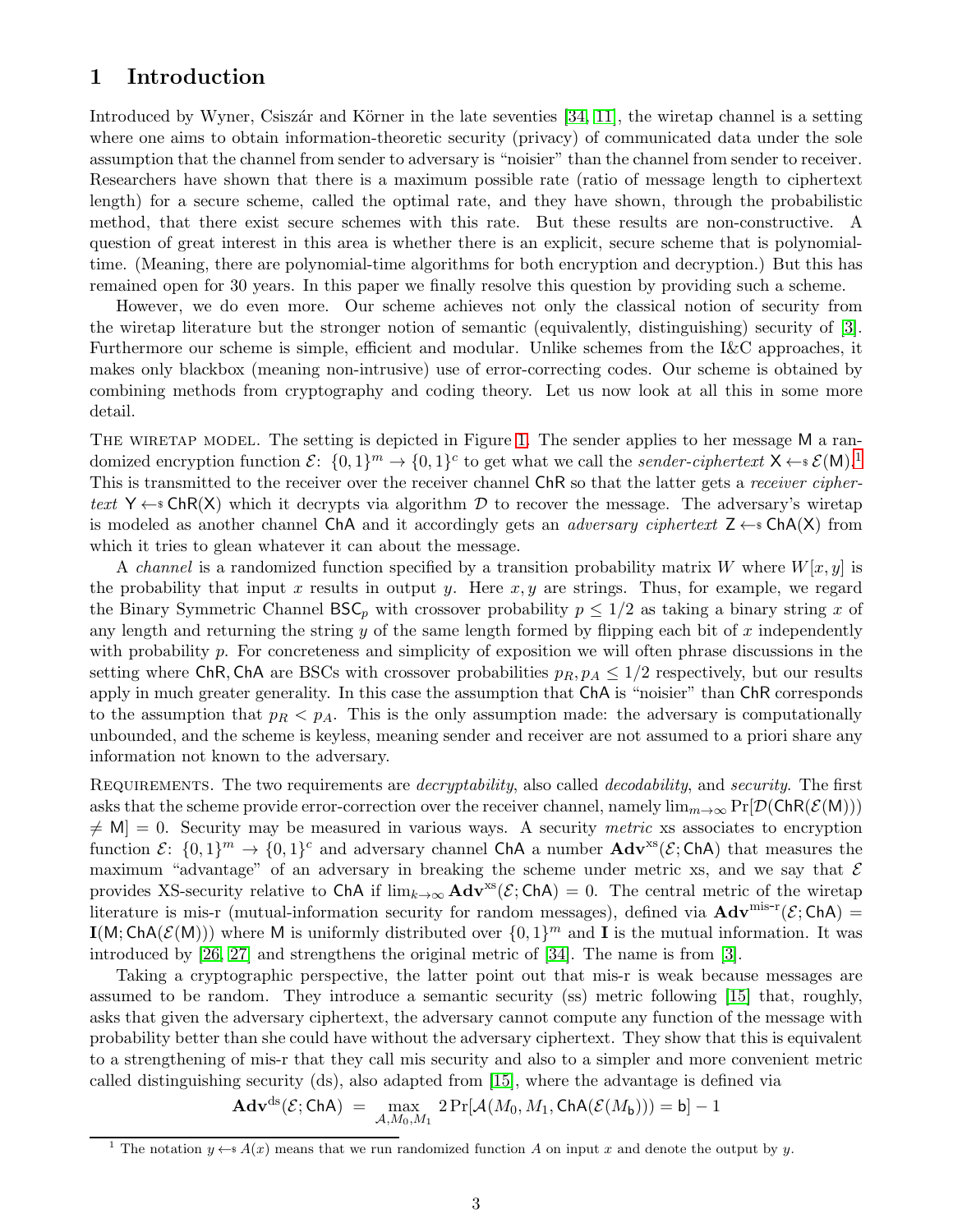<span id="page-3-1"></span>

<span id="page-3-0"></span>Figure 1: Wiretap channel model. See text for explanations.

where challenge bit b is uniformly distributed over  $\{0,1\}$  and the maximum is over all m-bit messages  $M_0, M_1$  and all adversaries A. Since MIS, SS and DS are shown equivalent in [\[3\]](#page-16-1) one can work with any of them, and our choice is DS.

Practical interest in the wiretap setting is escalating [\[35,](#page-18-2) [4\]](#page-16-2), and applications need DS-security rather than MIS-R security. Thus DS-security is the most desirable target.

PREVIOUS WORK. In the Information and Coding (I&C) community, the wiretap setting has a literature encompassing hundreds of papers. (See the survey [\[23\]](#page-17-4) or the book [\[4\]](#page-16-2).) The focus has been to show the existence of MIS-R-secure schemes with optimal rate. (The schemes are not required to be explicit, let alone polynomial time.) This optimal rate is called the secrecy capacity. In the case of BSCs, it equals the difference  $(1 - h_2(p_R)) - (1 - h_2(p_A)) = h_2(p_A) - h_2(p_R)$  in capacities of the receiver and adversary channels, where  $h_2(p) = -p \lg(p) - (1 - p) \lg(1 - p)$  is the binary entropy. Non-constructive proofs of the existence of MIS-R-secure schemes with this optimal rate were given in [\[34,](#page-18-1) [11,](#page-17-0) [5\]](#page-16-3). A lot of work has followed aiming to establish similar results for other channels.

Mahdavifar and Vardy [\[24,](#page-17-5) [25\]](#page-17-6) provide an explicit MIS-R-secure scheme with optimal rate, but they give no proof that decoding is possible for their scheme, even in principle let alone in polynomial time. The central open question in the wiretap channel community was whether there is a polynomial time (this means both encryption and decryption are polynomial time) MIS-R secure scheme with optimal rate.

DS-security has upped the ante. The first question here is to determine this optimal rate. Since DS-security is stronger than MIS-R security, the optimal rate could in principle be smaller but (perhaps surprisingly), for a broad class of channels, it isn't. That is, the optimal rate is the same for DS and MIS-R security for a broad class of channels including symmetric channels. This follows by applying a result of [\[3\]](#page-16-1), which shows that MIS-R implies MIS for certain types of schemes and channels, to the scheme of [\[24,](#page-17-5) [25\]](#page-17-6).

Polynomial-time DS-secure schemes were presented in [\[3\]](#page-16-1) but their rate is not optimal. In summary, the most desirable goal here is to not only solve the long-standing open question from the wiretap community by giving a polynomial-time MIS-R-secure scheme with optimal rate but go further and give a polynomial-time DS-secure scheme with optimal rate.

Our scheme. This paper resolves the above open problem, providing the first polynomial-time scheme that achieves DS (and hence MIS-R) security with optimal rate, meaning rate equal to the secrecy capacity.

The scheme of [\[24,](#page-17-5) [25\]](#page-17-6) is based on polar codes [\[2\]](#page-16-4). Our approach is modular and is able to use any ECC, so that we do not rely on the structure of specific ECCs.

One might hope to build a scheme for the case where the receiver channel is noiseless and then add error-correction to meet the decoding condition with a noisy receiver channel. This does not work because the error-correction helps the adversary by reducing the noise over the adversary channel. The need to to couple security and decoding considerations in the design is one source of challenges.

Our scheme is based on three main ideas: the use of *invertible* extractors; analysis via smooth minentropy; and an adaption of the result of [\[3\]](#page-16-1) saying that for certain types of schemes, DS-security on random messages implies DS-security on all messages. Section [5](#page-9-0) overviews the technical approach, describes the components and scheme in detail and proves DS security.

We are stating asymptotic results for simplicity. Our proof will show a quantitative bound on adversary ds-advantage that decays exponentially with the security parameter. The scheme is also fairly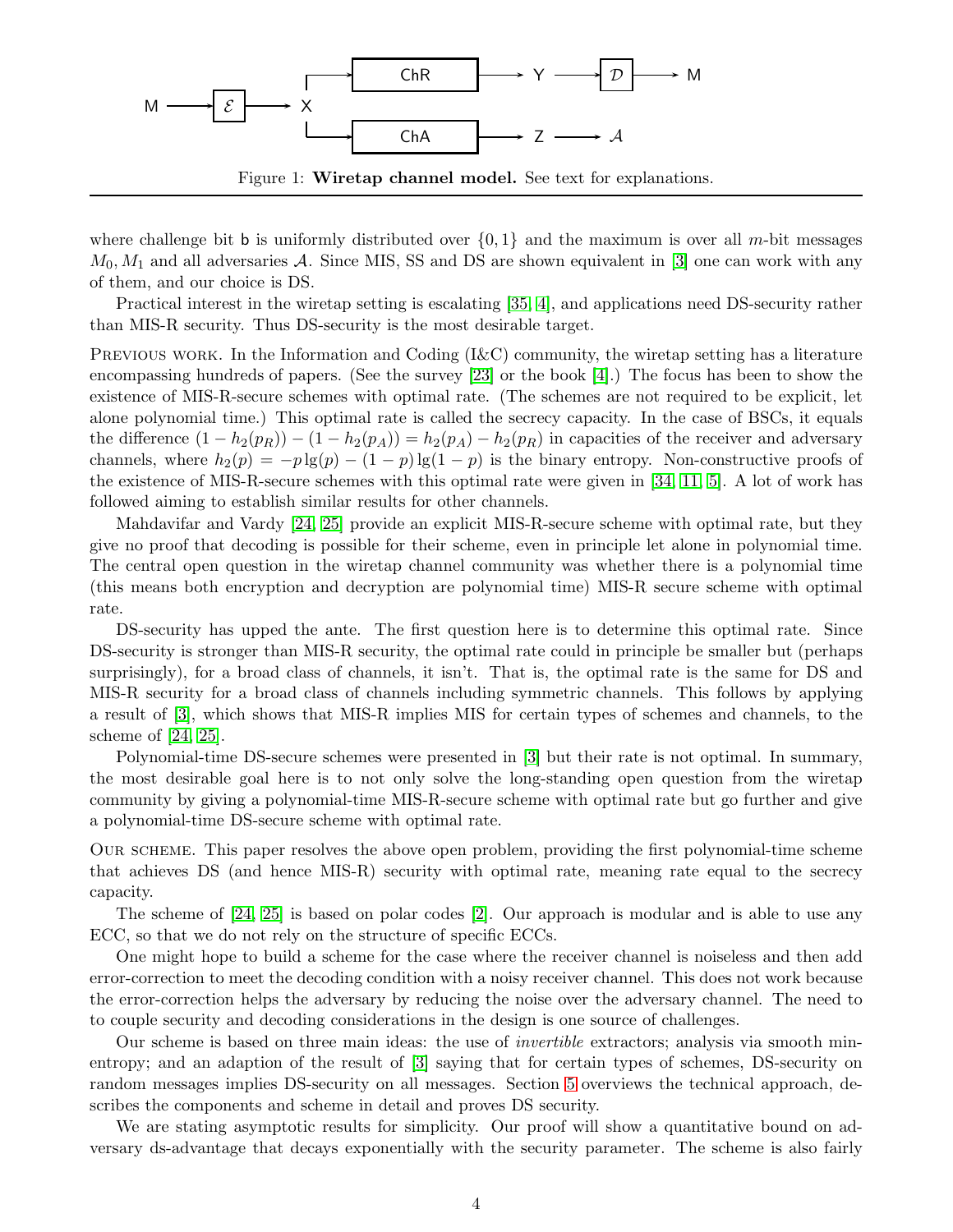<span id="page-4-1"></span>simple and efficient. Finally the claims (proven DS-security and decoding with optimal rate) hold not only for BSCs but for a wide range of receiver and adversary channels.

A CONCRETE INSTANTIATION. As a consequence of our general paradigm, we prove, for example, that the following simple scheme achieves secrecy capacity for the setting where ChR and ChA are BSC's with respective crossover probabilities  $p_R < p_A \leq 1/2$ . Let  $\mathsf{E}: \{0,1\}^k \to \{0,1\}^n$  be an error-correcting code which is efficiently decodable for the BSC with crossover probability  $p_R$ , and such that  $k \approx (1-h_2(p_R)) \cdot n$ (such ECCs can be built e.g. from polar codes [\[2\]](#page-16-4) or from concatenated codes [\[14\]](#page-17-7)). Our encryption function E takes as input an m-bit message M, where  $m = b \cdot t$ ,  $b \approx (h_2(p_A) - h_2(p_B)) \cdot n$ , and t is a parameter of the scheme. It first chooses uniformly at random a k-bit string  $A \neq 0^k$  as well as  $t (k-b)$ -bit strings  $R[1], \ldots, R[t]$ . It then splits M into t b-bit blocks  $M[1], \ldots, M[t]$ , and outputs

$$
\mathcal{E}(M) = \mathsf{E}(A) \parallel \mathsf{E}(A \odot (M[1] \parallel R[1])) \parallel \cdots \parallel \mathsf{E}(A \odot (M[t] \parallel R[t])) ,
$$

where  $\odot$  is multiplication of k-bit strings interpreted as elements of the extension field  $GF(2^k)$ .

<span id="page-4-0"></span>Related work. Appendix [A](#page-18-0) surveys related to wiretap security.

### 2 Preliminaries

BASIC NOTATION AND DEFINITIONS. If s is a binary string then  $s[i]$  denotes its i-th bit and  $|s|$  denotes its length. If S is a set then  $|S|$  denotes its size. If x is a real number then  $|x|$  denotes its absolute value. If  $s_1, \ldots, s_l$  are strings then  $s_1 \cdots s_l$  denotes their concatenation. If s is a string and n a non-negative integer then  $s^n$  denotes the concatenation of n copies of s.

A probability distribution is a function P that associates to each x a probability  $P(x) \in [0,1]$ . The support  $\text{supp}(P)$  is the set of all x such that  $P(x) > 0$ . All probability distributions in this paper are discrete. Associate to random variable X and event E the probability distributions  $P_X, P_{X|E}$  defined for all x by  $P_X(x) = Pr[X = x]$  and  $P_{X|E}(x) = Pr[X = x | E]$ . We denote by lg(·) the logarithm in base two, and by ln(·) the natural logarithm. We adopt standard conventions such as  $0 \lg 0 = 0 \lg \infty = 0$  and  $Pr[E_1|E_2] = 0$  when  $Pr[E_2] = 0$ . The function h:  $[0,1] \rightarrow [0,1]$  is defined by  $h(x) = -x \lg x$ . The (Shannon) entropy of probability distribution P is defined by  $\mathbf{H}(P) = \sum_{x} h(P(x))$  and the statistical difference between probability distributions  $P, Q$  is defined by  $SD(P; Q) = 0.5 \sum_x |P(x) - Q(x)|$ . If X, Y are random variables the (Shannon) entropy is defined by  $\mathbf{H}(\mathsf{X}) = \mathbf{H}(P_\mathsf{X}) = \sum_x h(P_\mathsf{X}(x))$ . The conditional entropy is defined via  $\mathbf{H}(\mathsf{X} | \mathsf{Y} = y) = \sum_x h(P_{\mathsf{X} | \mathsf{Y} = y}(x))$  and  $\mathbf{H}(\mathsf{X} | \mathsf{Y}) = \sum_y P_{\mathsf{Y}}(y) \cdot \mathbf{H}(\mathsf{X} | \mathsf{Y} = y)$ . The statistical or variational distance between random variables  $X_1, X_2$  is  $SD(X_1, X_2) = SD(P_{X_1}; P_{X_2}) = 0.5 \cdot \sum_x |Pr[X_1 =$  $x$ ] – Pr[X<sub>2</sub> = x]. The min-entropy of random variable X is  $H_{\infty}(X) = \max_{x} Pr[X = x]$  and if Z is also a random variable the conditional min-entropy is  $\mathbf{H}_{\infty}(\mathsf{X}|\mathsf{Z}) = \sum_{z} \Pr[\mathsf{Z} = z] \max_{x} \Pr[\mathsf{X} = x | \mathsf{Z} = z].$ 

TRANSFORMS, CHANNELS AND ALGORITHMS. We say that  $T$  is a transform with domain  $D$  and range R, written  $T: D \to R$ , if  $T(x)$  is a random variable over R for every  $x \in D$ . Thus, T is fully specified by a sequence  $P = \{P_x\}_{x \in D}$  of probability distributions over R, where  $P_x(y) = \Pr[T(x) = y]$  for all  $x \in D$ and  $y \in R$ . We call P the distribution associated to T. This distribution can be specified by a |D| by |R| transition probability matrix W defined by  $W[x, y] = P_x(y)$ . A (randomized) algorithm is also a transform. Finally, an adversary too is a transform.

CHANNELS. A channel is, again, just a transform. In more conventional communications terminology, a channel Ch:  $D \to R$  has input alphabet D and output alphabet R.

If B:  $D \to Z$  is a channel and  $c \ge 1$  is an integer we define the channel  $B^c$ :  $\{0,1\}^c \to Z^c$  by  $B^c(X) =$  $B(X[1]) \|\cdots \| B(X[c])$  for all  $X = X[1] \ldots X[c] \in \{0,1\}^c$ . The applications of B are all independent, meaning that if W is the transition probability matrix of B then the transition probability matrix  $W_c$ of  $B^c$  is defined by  $W[X, Y] = W[X[1], Y[1]] \cdot \ldots \cdot W[X[c], Y[c]]$  for all  $X = X[1] \ldots X[c] \in \{0, 1\}^c$  and  $Y = Y[1] \dots Y[c] \in Z<sup>c</sup>$ . We say that a channel Ch is binary if it equals B<sup>c</sup> for some channel B and some c, in which case we refer to B as the base (binary) channel and  $\mathsf{Ch}$  as the channel induced by  $\mathsf B$ .

By  $\text{BSC}_p$ :  $\{0,1\} \rightarrow \{0,1\}$  we denote the binary symmetric channel with crossover probability p  $(0 \le p \le 1/2)$ . Its transition probability matrix W has  $W[x, y] = p$  if  $x \ne y$  and  $1 - p$  otherwise for all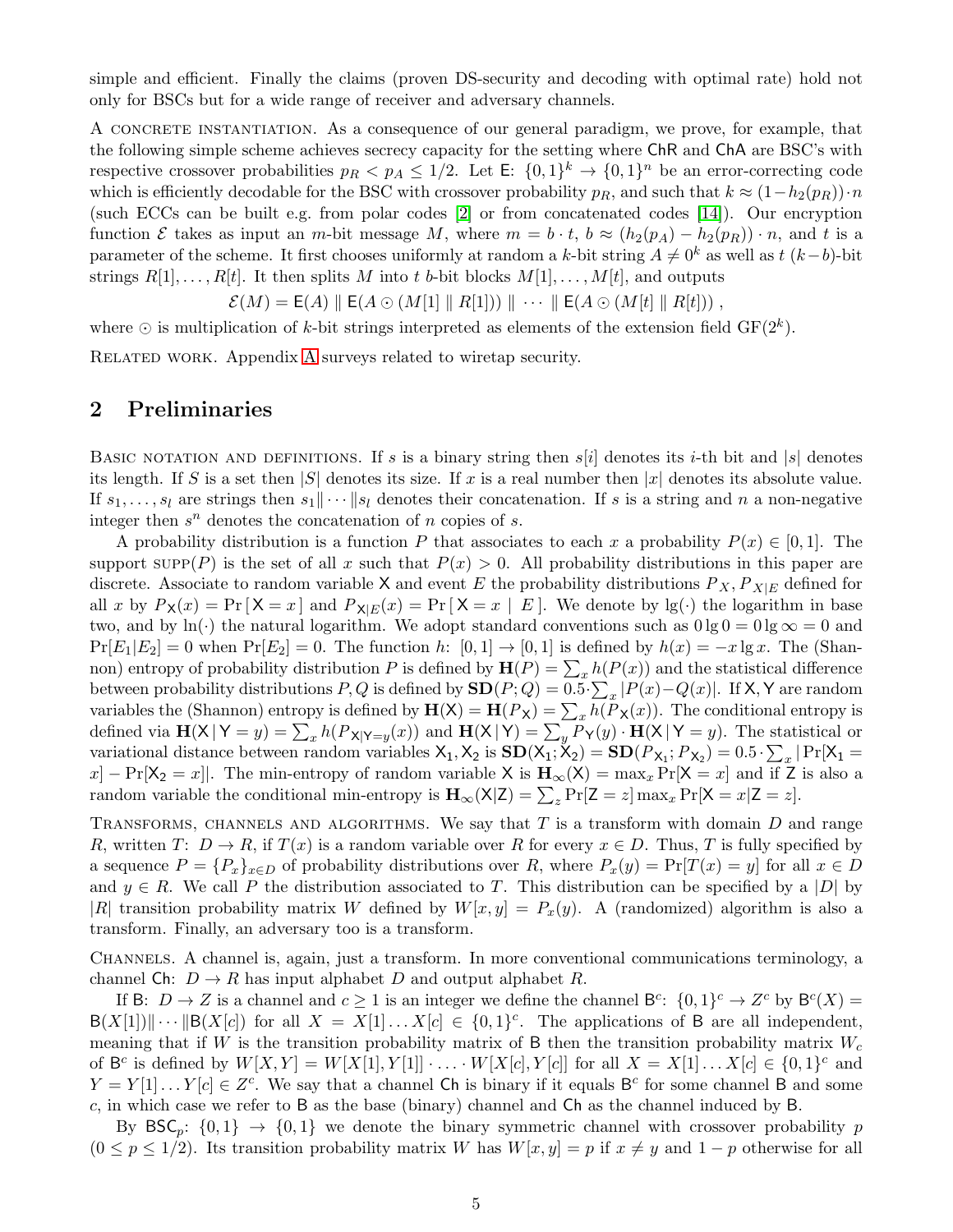<span id="page-5-1"></span> $x, y \in \{0, 1\}$ . The induced channel  $BSC_p^c$  flips each input bit independently with probability p.

The receiver and adversary channels of the wiretap setting will have domain  $\{0,1\}^c$ , where c is the length of the sender ciphertext, and range  $\{0,1\}^d$ , where the output length d may differ between the two channels. Such channels may be binary, which is the most natural example, but our equivalences between security notions hold for all channels, even ones that are not binary.

If Ch1:  $\{0,1\}^{c_1} \to \{0,1\}^{d_1}$  and Ch2:  $\{0,1\}^{c_2} \to \{0,1\}^{d_2}$  are channels then Ch1||Ch2 denotes the channel Ch:  $\{0,1\}^{c_1+c_2} \to \{0,1\}^{d_1+d_2}$  defined by  $\mathsf{Ch}(x_1||x_2) = \mathsf{Ch}(x_1)||\mathsf{Ch}(x_2)$  for all  $x_1 \in \{0,1\}^{c_1}$  and  $x_2 \in \{0, 1\}^{c_2}.$ 

Finally, we say that a channel Ch:  $D \to R$  with transition matrix W is *symmetric* if the there exists a partition of the range as  $R = R_1 \cup \cdots \cup R_n$  such that for all i the sub-matrix  $W[\cdot, R_i]$  induced by the rows in  $R_i$  is strongly symmetric, i.e., all rows are permutations of each other, and all columns are permutations of each other.

## <span id="page-5-0"></span>3 Encryption and Semantic Security

Our formalization of encryption functions and schemes, as well as their security, follows the approach of [\[3\]](#page-16-1). We briefly review the main tools, and refer the reader to [\[3\]](#page-16-1) for further details.

ENCRYPTION FUNCTIONS AND SCHEMES. An *encryption function* is a transform  $\mathcal{E}$ :  $\{0,1\}^m \rightarrow \{0,1\}^c$ where m is the message length and c is the sender ciphertext length. The *rate* of  $\mathcal{E}$  is **Rate**( $\mathcal{E}$ ) = m/c. If ChR:  $\{0,1\}^c \rightarrow \{0,1\}^d$  is a receiver channel then a *decryption function* for  $\mathcal E$  over ChR is a transform  $\mathcal{D}$ :  $\{0,1\}^d \to \{0,1\}^m$  whose decryption error  $\mathbf{DE}(\mathcal{E}; \mathcal{D}; \mathsf{ChR})$  is defined as the maximum, over all  $M \in$  ${0,1}^m$ , of  $Pr[\mathcal{D}(\mathsf{ChR}(\mathcal{E}(M))]\neq M]$ .

An *encryption scheme*  $\overline{\mathcal{E}} = {\{\mathcal{E}_k\}_{k\in\mathbb{N}}}$  is a family of encryption functions where  $\mathcal{E}_k$ :  $\{0,1\}^{m(k)} \to$  $\{0,1\}^{c(k)}$  for functions  $m, c: \mathbb{N} \to \mathbb{N}$  called the message length and sender ciphertext lengths of the scheme. Suppose  $\overline{\textsf{ChR}} = \{\textsf{ChR}_k\}_{k\in\mathbb{N}}$  is a family of receiver channels where  $\textsf{ChR}_k: \{0,1\}^{c(k)} \to \{0,1\}^{d(k)}$ . Then a *decryption scheme* for  $\overline{\mathcal{E}}$  over  $\overline{\mathsf{ChR}}$  is a family  $\overline{\mathcal{D}} = {\mathcal{D}_k}_{k\in\mathbb{N}}$  where  $\mathcal{D}_k$ :  $\{0,1\}^{d(k)} \to \{0,1\}^{m(k)}$  is a decryption function for  $\mathcal{E}_k$  over  $\mathsf{ChR}_k$ . The *decoding* requirement, also called the *decryption* requirement, is that  $\lim_{k\to\infty} \mathbf{DE}(\mathcal{E}_k; \mathcal{D}_k; \mathsf{ChR}_k) = 0$ . The *rate* of  $\overline{\mathcal{E}}$  is  $\mathbf{Rate}(\overline{\mathcal{E}}) = \lim_{k\to\infty} \mathbf{Rate}(\mathcal{E}_k)$ .

We say that a family  $\{\mathcal{S}_k\}_{k\in\mathbb{N}}$  (eg. an encryption or decryption scheme) is polynomial-time computable if there is a polynomial time computable function which on input  $1^k$  (the unary representation of k) and x returns  $S_k(x)$ . Our constructs will provide polynomial-time computable encryption and decryption schemes.

SEMANTIC SECURITY. Let  $\mathcal{E}$ :  $\{0,1\}^m \to \{0,1\}^c$  be an encryption function and let ChA:  $\{0,1\}^c \to \{0,1\}^d$ be an adversary channel. Security depends only on these, not on the receiver channel. Following [\[3\]](#page-16-1), in this paper we will target semantic security (ss) and distinguishing security (ds). We refer the reader to [\[3\]](#page-16-1) for an in depth study of these notions, and their relation to entropy-based security metrics.

Concretely, the ss advantage is defined as

$$
\mathbf{Adv}^{\mathrm{ss}}(\mathcal{E};\mathsf{ChA}) = \max_{f,M} \left( \max_{\mathcal{A}} \Pr[\mathcal{A}(\mathsf{ChA}(\mathcal{E}(M))) = f(M)] - \max_{\mathcal{S}} \Pr[\mathcal{S}(m) = f(M)] \right), \tag{1}
$$

where f is a transform with domain  $\{0,1\}^m$  that represents partial information about the message. Moreover, the distinguishing advantage is

$$
\mathbf{Adv}^{\mathrm{ds}}(\mathcal{E};\mathsf{ChA}) = \max_{\mathcal{A},M_0,M_1} 2\Pr[\mathcal{A}(M_0,M_1,\mathsf{ChA}(\mathcal{E}(M_b))) = b] - 1
$$
 (2)

$$
= \max_{M_0, M_1} \mathbf{SD}(\mathsf{ChA}(\mathcal{E}(M_0)); \mathsf{ChA}(\mathcal{E}(M_1))) , \qquad (3)
$$

where  $Pr[\mathcal{A}(M_0, M_1, Ch\mathcal{A}(\mathcal{E}(M_b))) = b]$  is the probability that adversary  $\mathcal{A}$ , given m-bit messages  $M_0, M_1$ and an adversary ciphertext emanating from  $M<sub>b</sub>$ , correctly identifies the random challenge bit b. We note that this advantage is equal to the statistical distance between the random variables  $\text{ChA}(\mathcal{E}(M_0))$  and  $ChA(E(M_1)).$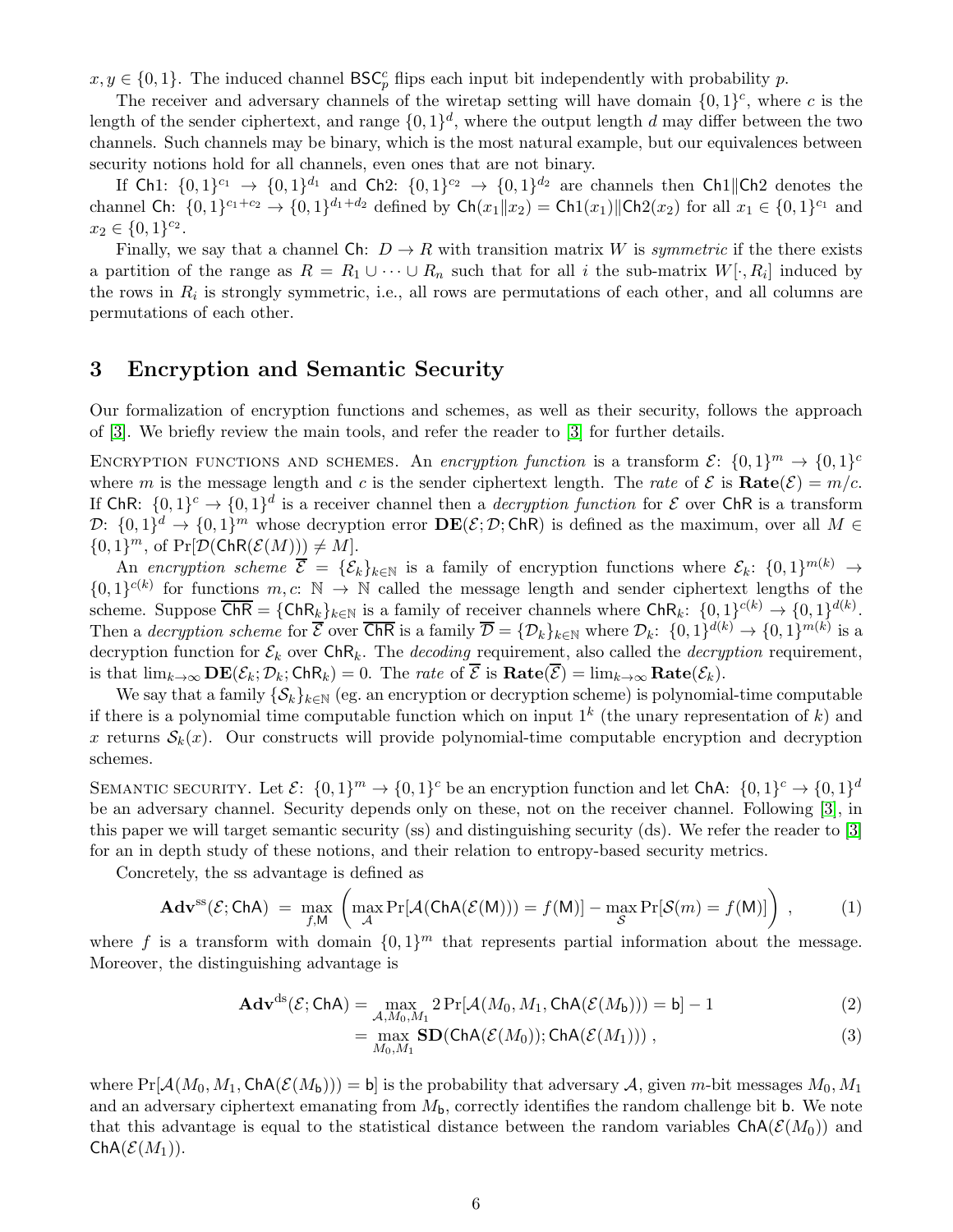<span id="page-6-1"></span>We say that the encryption scheme  $\overline{\mathcal{E}} = {\mathcal{E}_k}_{k\in\mathbb{N}}$  is SS-secure relative to  $\overline{\mathsf{ChA}} = {\mathsf{ChA}_k}_{k\in\mathbb{N}}$  if  $\lim_{k\to\infty}$  **Adv**<sup>ss</sup>( $\mathcal{E}_k$ ; ChA<sub>k</sub>) = 0. This does not mandate any particular rate at which the advantage should vanish, but in our constructions this rate is exponentially vanishing with  $k$ . Similarly, the scheme is DSsecure if  $\lim_{k\to\infty} \mathbf{Adv}^{ds}(\mathcal{E}_k; \mathsf{ChA}_k) = 0$ . The following theorem, proved in [\[3\]](#page-16-1), establishes the equivalence of SS- and DS-security.

**Theorem 3.1**  $[DS \leftrightarrow SS]$  *Let*  $\mathcal{E}: \{0,1\}^m \rightarrow \{0,1\}^c$  *be an encryption algorithm and* ChA *an adversary channel. Then*  $Adv^{ss}(\mathcal{E};ChA) \leq Adv^{ds}(\mathcal{E};ChA) \leq 2 \cdot Adv^{ss}(\mathcal{E};ChA)$ .

### <span id="page-6-0"></span>4 Seeded Encryption

We introduce an extension of the standard wiretap setting where Alice, Bob, and Eve have access to a common random string S, called the *seed*, chosen honestly and randomly. This setting is interesting in its own right: One can think of the seed as being chosen once and for all when deploying an encryption scheme. More importantly, however, seeded encryption can be seen as an intermediate step towards building a regular (unseeded) encryption scheme, as we explain below.

SEEDED ENCRYPTION. A *seeded encryption function* is a transform  $\mathcal{SE}: \text{SDS} \times \{0,1\}^b \to \{0,1\}^n$  that takes a seed  $S \in \text{SDS}$  and message  $M \in \{0,1\}^b$  to return a sender ciphertext denoted  $\mathcal{SE}(S, M)$  or  $\mathcal{SE}_S(M)$ , so that each seed S defines an encryption function  $\mathcal{SE}_S$ :  $\{0,1\}^b \to \{0,1\}^n$ . Given a channel ChR :  $\{0,1\}^n \to$  $\{0,1\}^{\ell}$ , a seeded decryption function  $\mathcal{SD}$  for  $\mathcal{SE}$  over ChR is a a transform  $\mathcal{SD}$ :  $\text{SDs} \times \{0,1\}^{\ell} \to \{0,1\}^{\ell}$ . The decryption error  $\mathbf{DE}(\mathcal{SE}; \mathcal{SD}; \mathsf{ChR})$  of  $\mathcal{SE}, \mathcal{SD},$  and  $\mathsf{ChR}$  is defined as

$$
\mathbf{DE}(\mathcal{SE}; \mathcal{SD}; \mathsf{ChR}) = \mathbf{E}\left[\max_{M \in \{0,1\}^b} \Pr\left[\mathcal{SD}(S, \mathsf{ChR}(\mathcal{SE}(S, M))) \neq M\right]\right]
$$

,

where the expectation is taken over the random choice of S. A *seeded encryption scheme* is a family  $\overline{\mathcal{S}\mathcal{E}} = {\mathcal{S}\mathcal{E}_k}_{k\in\mathbb{N}}$ . The rate  $\textbf{Rate}(\mathcal{S}\mathcal{E})$  of a seeded encryption function  $\mathcal{S}\mathcal{E}$  is defined as  $b/c$ , meaning the seed is ignored, and, accordingly, we let  $\textbf{Rate}(\overline{\mathcal{SE}}) = \lim_{k \to \infty} \textbf{Rate}(\mathcal{SE}_k)$ .

Distinguishing security for seeded encryption. We extend distinguishing security to the setting of seeded encryption. It is defined via a game where the adversary is first given the seed  $S \leftarrow$  SDs. It then outputs two messages  $M_0, M_1$ , and is subsequently given the encryption  $\text{ChA}(\mathcal{S}\mathcal{E}_S(M_b))$  for a random bit b. Finally, it outputs a bit b', and wins the game if  $b = b'$ . As the adversary can choose the best pair of message  $M_0, M_1$  for each choice of the seed, the optimal strategy guesses the bit b with probability  $(1 + \mathbf{Adv}^{ds}(\mathcal{S}\mathcal{E}_S; \mathsf{ChA}))/2$  conditioned on a particular choice of the seed S. Therefore, the optimal adversary guesses b with probability

$$
\mathbf{E}\left[\frac{1+\mathbf{Adv}^{ds}(\mathcal{SE}_S;\mathsf{ChA}))}{2}\right] = \frac{1}{2} + \frac{\mathbf{E}\left[\,\mathbf{Adv}^{ds}(\mathcal{SE}_S;\mathsf{ChA})\,\right]}{2}\;,
$$

where the expectations are over  $S$  drawn at random from SDS, and equality follows from linearity of expectations. Consequently, we define the ds advantage as

$$
\mathbf{Adv}^{ds}(\mathcal{SE};\mathsf{ChA}) = \mathbf{E}\left[\,\mathbf{Adv}^{ds}(\mathcal{SE}_S;\mathsf{ChA})\,\right]
$$

.

Similarly, one can extend the definition of semantic security to the setting of seeded encryption.

Note that in the special case of one individual seed value, we obtain the special case of unseeded encryption given above.

FROM SEEDED TO UNSEEDED ENCRYPTION. We discuss how to generically transform any seeded encryption function into a conventional (seedless) encryption function. This transformation is rate preserving, i.e., the rate of the resulting scheme is (asymptotically) the same as the one of the original seeded encryption scheme.

The main idea behind our construction – which we call  $\mathbf{SR}$  (for Seed Recycle) – is to encrypt multiple message blocks using the underlying seeded encryption scheme with the *same* seed, and combine the resulting encryptions in one single ciphertext. An error-corrected version of the seed is included the ciphertext to ensure decryption. If sufficiently many encryptions are combined into one ciphertext, the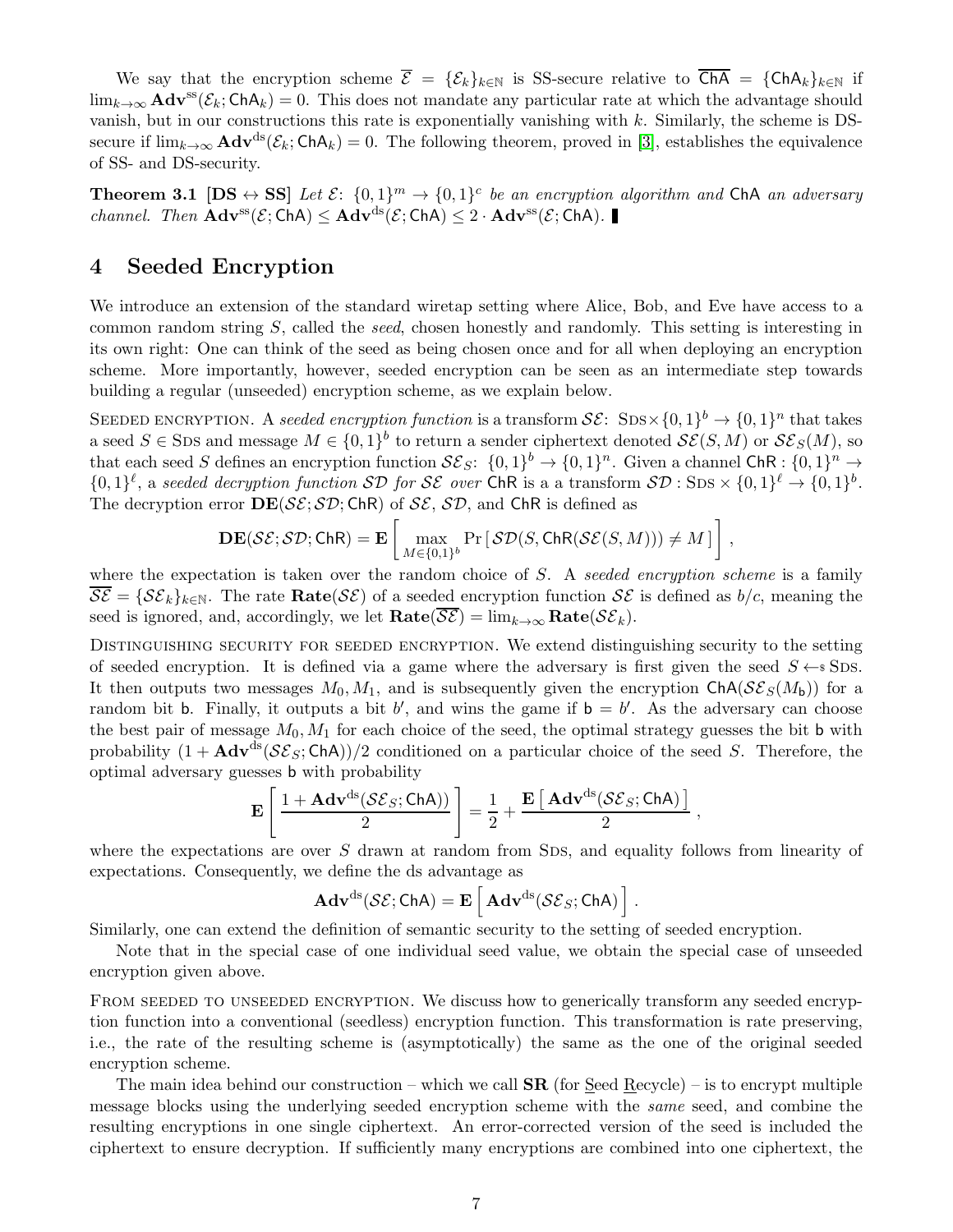| <b>Transform</b> $\mathcal{E}(M)$ : // $M \in \{0,1\}^m$ | <b>Transform</b> $\mathcal{D}(C_0  C_1)$ :          | $\mathcal{U} \subset \{0, 1\}^{\ell_0}, C_1 \in \{0, 1\}^{t\ell_1}$ |
|----------------------------------------------------------|-----------------------------------------------------|---------------------------------------------------------------------|
| $S \leftarrow s$ SDS                                     | $C_1[1],, C_1[t] \stackrel{\ell_1}{\leftarrow} C_1$ |                                                                     |
| $M[1], \ldots, M[t] \stackrel{b}{\leftarrow} M$          |                                                     |                                                                     |
| For $i=1$ to t do                                        | $S \leftarrow D(C_0)$<br>For $i = 1$ to t do        |                                                                     |
| $C[i] \leftarrow \mathcal{SE}(S, M[i])$                  | $M[i] \leftarrow \mathcal{SD}(S, C[i])$             |                                                                     |
| Ret $E(S)    C[1]    \cdots    C[t]$ .                   | Ret $M[1] \parallel \cdots \parallel M[t]$ .        |                                                                     |
|                                                          |                                                     |                                                                     |

<span id="page-7-0"></span>Figure 2: Encryption from a seeded encryption. Encryption function  $\mathcal{E} = \mathbf{SR}[\mathcal{SE}, \mathsf{E}]$ , and associated decryption function  $D$  for the channel  $\mathsf{ChR} = \mathsf{ChR}_0 \parallel \mathsf{ChR}_1^t$ , where  $\mathsf{ChR}_0 : \{0,1\}^e \to \{0,1\}^{\ell_0}$  and  $\mathsf{ChR}_1$ :  $\{0,1\}^n \to \{0,1\}^{\ell_1}$ . By  $X[1], \ldots, X[c] \stackrel{b}{\leftarrow} X$  we mean that bc-bit string X is split into b-bit blocks.

cost of including the seed is asymptotically vanishing, hence preserving the rate of the underlying seeded encryption. Moreover, no privacy must be guaranteed for the seed, as it can be made public, provided the underlying seeded encryption is DS-secure.

More concretely, let  $\mathcal{SE}: \text{SDs} \times \{0,1\}^b \to \{0,1\}^n$  be a seeded encryption function and let  $\mathsf{E}: \text{SDs} \to$  $\{0,1\}^e$  be an efficiently computable injective function. For a parameter  $t \geq 1$ , the encryption function  $\mathcal{E} = \mathbf{SR}_t[\mathcal{SE}, \mathsf{E}]$  takes as input a message  $M \in \{0, 1\}^m$ , where  $m = t \cdot b$ , and splits it into t b-bit blocks  $M[1], \ldots, M[t]$ . It selects a random seed  $S \leftarrow$  SDS, and then encrypts the individual message blocks as  $C[i] = \mathcal{SE}(S, M[i])$ . The final  $(e + t \cdot n)$ -bit ciphertext consists of the concatenation of  $C[0] = E(S)$  and  $C[1], \ldots, C[t]$ . The encryption function  $\mathcal E$  is described in Figure [2](#page-7-0) for completeness.

DECRYPTION FOR **SR**. First, recall that a *code* is an injective function  $E : \{0,1\}^k \to \{0,1\}^e$  for  $k \leq e$ . Given a channel ChR :  $\{0,1\}^e \rightarrow \{0,1\}^{\ell}$ , a decoder for E over ChR is a an algorithm D :  $\{0,1\}^{\ell} \rightarrow \{0,1\}^k$ . As in the case of decryption, its decoding error is defined as  $DE(E; D; ChR)$  =  $\max_{M \in \{0,1\}^k} \Pr[\, \mathsf{D}(\mathsf{ChR}(\mathsf{E}(M))) \neq M \,].$ 

We assume that  $\mathcal E$  is used over a channel ChR = ChR<sub>0</sub>  $\|\text{ChR}_1^t\|$  which operates by independently processing the first *n* ciphertext bits through a channel  $\text{ChR}_0: \{0,1\}^e \to \{0,1\}^{\ell_0}$  and each subsequent *n*-bit block is sent (independently) through a channel  $\text{ChR}_1: \{0,1\}^n \to \{0,1\}^{\ell_1}$ . The goal of the function E is to operate as a code ensuring recovery of the seed. Therefore, for any function  $D: \{0,1\}^{\ell_0} \to \text{SDs}$ , and decryption function  $\mathcal{SD}:$  SDs  $\times$   $\{0,1\}^{\ell_1} \to \{0,1\}^n$  for  $\mathcal{SE}$  over ChR<sub>1</sub>, we specify the corresponding decryption function  $D$  for  $\mathcal E$  over ChR as in Figure [2.](#page-7-0) The following lemma summarizes the relation between its decryption error and the ones of D and  $\mathcal{SE}$ , and its proof follows by a simple union bound.

<span id="page-7-1"></span>**Lemma 4.1** [Correct decryption of SR] Let  $t \geq 1$ , and let  $ChR = ChR_0 \parallel ChR_1^t$  be such that  $ChR_0$ :  $\{0,1\}^e \rightarrow \{0,1\}^{\ell_0}$  and  $\mathsf{ChR}_1: \{0,1\}^n \rightarrow \{0,1\}^{\ell_1}$ . Moreover, let  $\mathcal{SE}: \text{SDS} \times \{0,1\}^b \rightarrow \{0,1\}^n$ ,  $\mathcal{SD}:$  $SDS \times \{0,1\}^{\ell_1} \rightarrow \{0,1\}^b$ ,  $\mathsf{E}: SDS \rightarrow \{0,1\}^e$ , and  $\mathsf{D}: \{0,1\}^{\ell_0} \rightarrow SDS$ . Then, for  $\mathcal{E} = \mathbf{SR}_t[\mathcal{SE}, \mathsf{E}]$  and the *associated decryption function* <sup>D</sup> *as above using* <sup>D</sup>*,*

$$
\mathbf{DE}(\mathcal{E};\mathcal{D};\mathsf{ChR})\leq \mathbf{DE}(\mathsf{E};\mathsf{D};\mathsf{ChR}_0)+t\cdot \mathbf{DE}(\mathcal{SE};\mathcal{SD};\mathsf{ChR}_1)\;.
$$

We note that Lemma [4.1](#page-7-1) can be extended to the case where the channels  $ChR_0$ , as well as the t usage of  $ChR_1$ , are not necessarily independent, provided they do behave individually as  $ChR_0$  and  $ChR_1$ , respectively.

<span id="page-7-2"></span>SECURITY OF **SR**. We now turn to proving that DS security of  $\mathcal{E} = \mathbf{SR}_t[\mathcal{SE}, \mathsf{E}]$  can be reduced to DS-security of  $\mathcal{S}\mathcal{E}$ , at the cost of only a factor t loss in the security reduction.

**Lemma 4.2** [Security of SR] *Let*  $t \ge 1$ *, and let*  $ChA = ChA_0 \parallel ChA_1^t$  *be such that*  $ChA_0 : \{0,1\}^e \rightarrow$  $\{0,1\}^{\ell'_0}$  and  $\text{ChA}_1: \{0,1\}^n \to \{0,1\}^{\ell'_1}$ . Moreover, let  $\mathcal{SE}: \text{SDS} \times \{0,1\}^{\bar{b}} \to \{0,1\}^n$ ,  $\mathsf{E}: \text{SDS} \to \{0,1\}^e$ ,  $and \mathcal{E} = \mathbf{SR}_t[\mathcal{SE}, \mathsf{E}].$  Then,

$$
\mathbf{Adv}^{\mathrm{ds}}(\mathcal{E};\mathsf{ChA}_0\,\|\,\mathsf{ChA}_1^t) \leq t \cdot \mathbf{Adv}^{\mathrm{ds}}(\mathcal{SE};\mathsf{ChA}_1)\ .
$$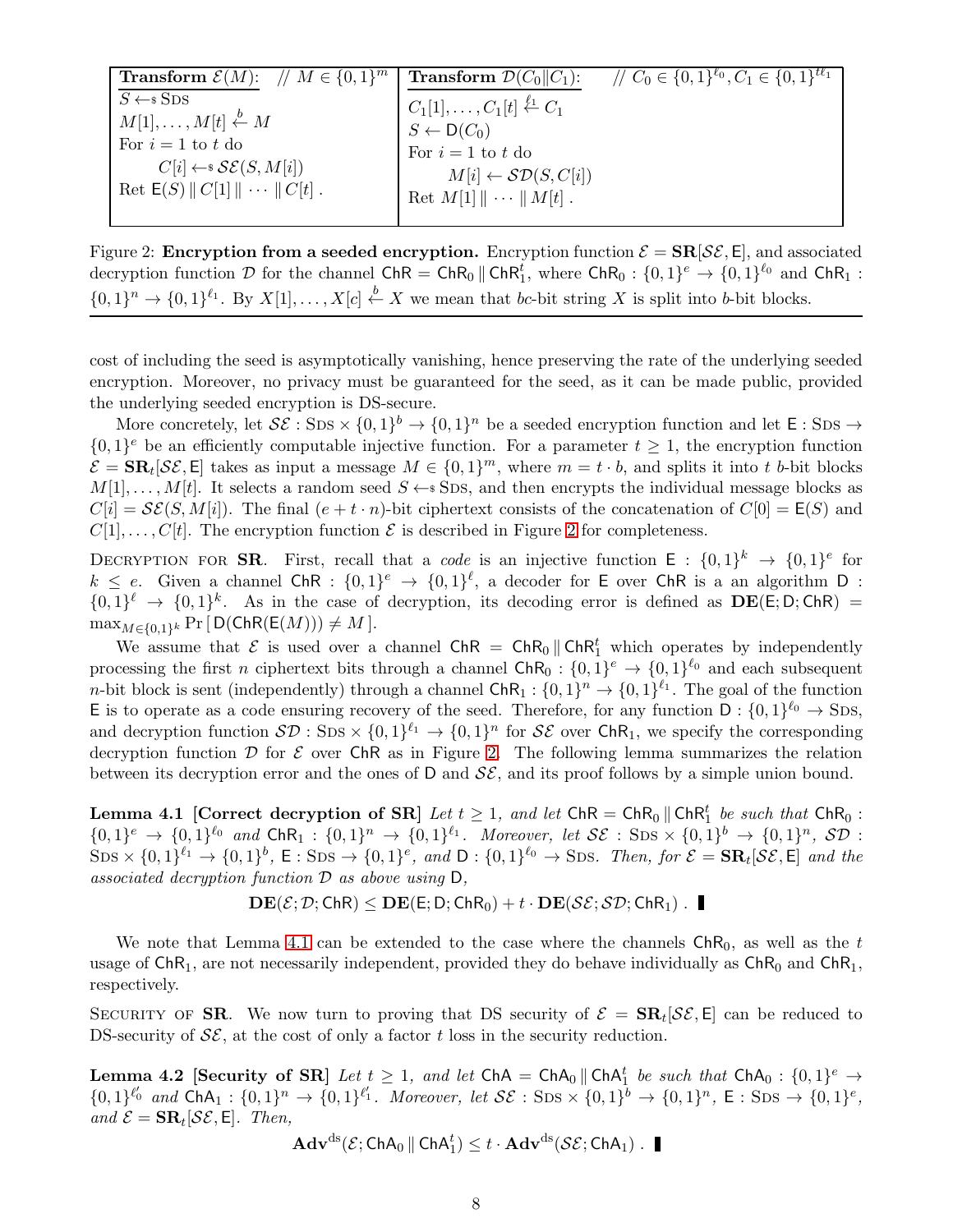**Transform**  $F_i(X, S)$ :  $\ell'_1, S \in$ SDS  $\overline{Z[0] \leftarrow \mathsf{s} \mathsf{ChA}_0(\mathsf{E}(S))}$  $\overline{M}_i[1], \ldots, \overline{M}_i[t] \stackrel{b}{\leftarrow} \overline{M}_i$  $Z[i] \leftarrow X$ For  $j = 1$  to  $t, j \neq i$ , do  $C[j] \leftarrow \$   $\mathcal{SE}(S, \overline{M}_i[j]); Z[j] \leftarrow \$  ChA<sub>1</sub> $(C[j])$ Ret  $Z[0]$   $\parallel$   $Z[1]$   $\parallel$   $\cdots$   $\parallel$   $Z[t]$ .

<span id="page-8-0"></span>

**Proof:** The proof proceeds by a hybrid argument. To start with, let us fix two arbitrary  $m$ -bit messages  $M_0, M_1$ . Recall that  $m = t \cdot b$ . For all  $i \in [0 \dots t]$ , let  $\overline{M}_i \in \{0, 1\}^m$  be such that for all  $j \in [1 \dots t]$ , the *j*-th *b*-bit block  $M_i[j]$  equals  $M_1[j]$  if  $j \leq i$ , and  $M_0[j]$  otherwise. In particular,  $M_0 = M_0$  and  $M_t = M_1$ . We let  $X_i = \text{ChA}(\mathcal{E}(\overline{M}_i))$ , and by the triangle inequality,

$$
\mathbf{SD}(\mathsf{ChA}(\mathcal{E}(M_0));\mathsf{ChA}(\mathcal{E}(M_1))) = \mathbf{SD}(\mathsf{X}_0;\mathsf{X}_t) \leq \sum_{i=1}^t \mathbf{SD}(\mathsf{X}_{i-1};\mathsf{X}_i) .
$$

For convenience, let us introduce the shorthand  $\mathsf{Z}(S,M) = \mathsf{ChA}_1(\mathcal{SE}(S,M))$ . For all  $i \in [1...t]$ , we introduce the transform  $F_i: \{0,1\}^{\ell'_1} \times \text{SDs} \to \{0,1\}^{\ell'_0 + t \cdot \ell'_1}$  described in Figure [3.](#page-8-0) Then, it is easy to verify that the outputs of  $F_i(Z(S, M_0[i]), S)$  and  $F_i(Z(S, M_1[i]), S)$  are distributed as  $X_{i-1}$  and  $X_i$ , respectively. Hence:

$$
\begin{aligned} \mathbf{SD}({\sf X}_{i-1};{\sf X}_i) &= \mathbf{SD}(\mathsf{F}_i(\mathsf{Z}(\mathsf{S},M_0[i]),\mathsf{S});\mathsf{F}_i(\mathsf{Z}(\mathsf{S},M_1[i]),\mathsf{S})) \\ &\leq \mathbf{SD}((\mathsf{Z}(\mathsf{S},M_0[i]),\mathsf{S});(\mathsf{Z}(\mathsf{S},M_1[i]),\mathsf{S})) \\ &\leq \max_{M_0',M_1'\in\{0,1\}^b} \mathbf{SD}((\mathsf{Z}(\mathsf{S},M_0'),\mathsf{S});(\mathsf{Z}(\mathsf{S},M_1'),\mathsf{S})) \\ &= \max_{M_0',M_1'\in\{0,1\}^b} \mathbf{E}_{S\prec\mathsf{s}\operatorname{SDS}} \left[\mathbf{SD}(\mathsf{Z}(S,M_0');\mathsf{Z}(S,M_1'))\right] \\ &\leq \mathbf{E}_{S\prec\mathsf{s}\operatorname{SDS}} \left[\max_{M_0',M_1'\in\{0,1\}^b} \mathbf{SD}(\mathsf{Z}(S,M_0');\mathsf{Z}(S,M_1'))\right] \\ &= \mathbf{Adv}^{\text{ds}}(\mathcal{SE};\mathsf{ChA}_1)\,,\end{aligned}
$$

where the first inequality follows from the fact that  $SD(g(X); g(Y)) \leq SD(X; Y)$  for all random variables **X**, Y, and all functions g. The final bound follows by maximizing over all  $M_0, M_1 \in \{0, 1\}^m$ .

AN ENCRYPTION SCHEME AND ITS RATE. In the asymptotic setting, we construct an encryption scheme  $\overline{\mathcal{E}} = {\{\mathcal{E}_k\}_{k\in\mathbb{N}}}$  using the **SR** construction as follows: We start from an arbitrary seeded encryption scheme  $\overline{\mathcal{S}\mathcal{E}} = \{\mathcal{S}\underline{\mathcal{E}}_k\}_{k\in\mathbb{N}}$  such that  $\mathcal{S}\mathcal{E}_k$ :  $\text{SDs}_k \times \{0,1\}^{b(k)} \to \{0,1\}^{n(k)}$ , as well as from family of injective functions  $\overline{\mathsf{E}} = {\mathsf{E}_k}_{k\in\mathbb{N}}$  with  $\mathsf{E}_k$ :  $\text{SDS}_k \to \{0,1\}^{e(k)}$ . Also let  $t : \mathbb{N} \to \mathbb{N}$  be a function such that  $e(k) = o(n(k) \cdot t(k))$ . Often, letting  $t(k) = O(\log(n))$  will be sufficient. Then, for all  $k \in \mathbb{N}$ , the encryption algorithm  $\mathcal{E}_k: \{0,1\}^{t(k)\cdot b(k)} \to \{0,1\}^{e(k)+t(k)\cdot n(k)}$  is defined as  $\mathcal{E}_k = \mathbf{SR}_t[\mathcal{SE}_k, \mathsf{E}_k]$ .

We conclude by verifying that the rates of  $\overline{\mathcal{E}}$  and  $\overline{\mathcal{SE}}$  are indeed equal:

$$
\begin{aligned} \mathbf{Rate}(\overline{\mathcal{E}}) &= \lim_{k \to \infty} \frac{t(k) \cdot b(k)}{e(k) + t(k) \cdot n(k)} \\ &= \lim_{k \to \infty} \frac{b(k)}{e(k)/t(k) + n(k)} \\ &= \lim_{k \to \infty} \frac{b(k)}{n(k)} \cdot \lim_{k \to \infty} \frac{1}{1 + e(k)/(t(k) \cdot n(k))} \\ &= \mathbf{Rate}(\overline{\mathcal{SE}}) \cdot \frac{1}{1 + \lim_{k \to \infty} e(k)/(t(k) \cdot n(k))} = \mathbf{Rate}(\overline{\mathcal{SE}}) \,. \end{aligned}
$$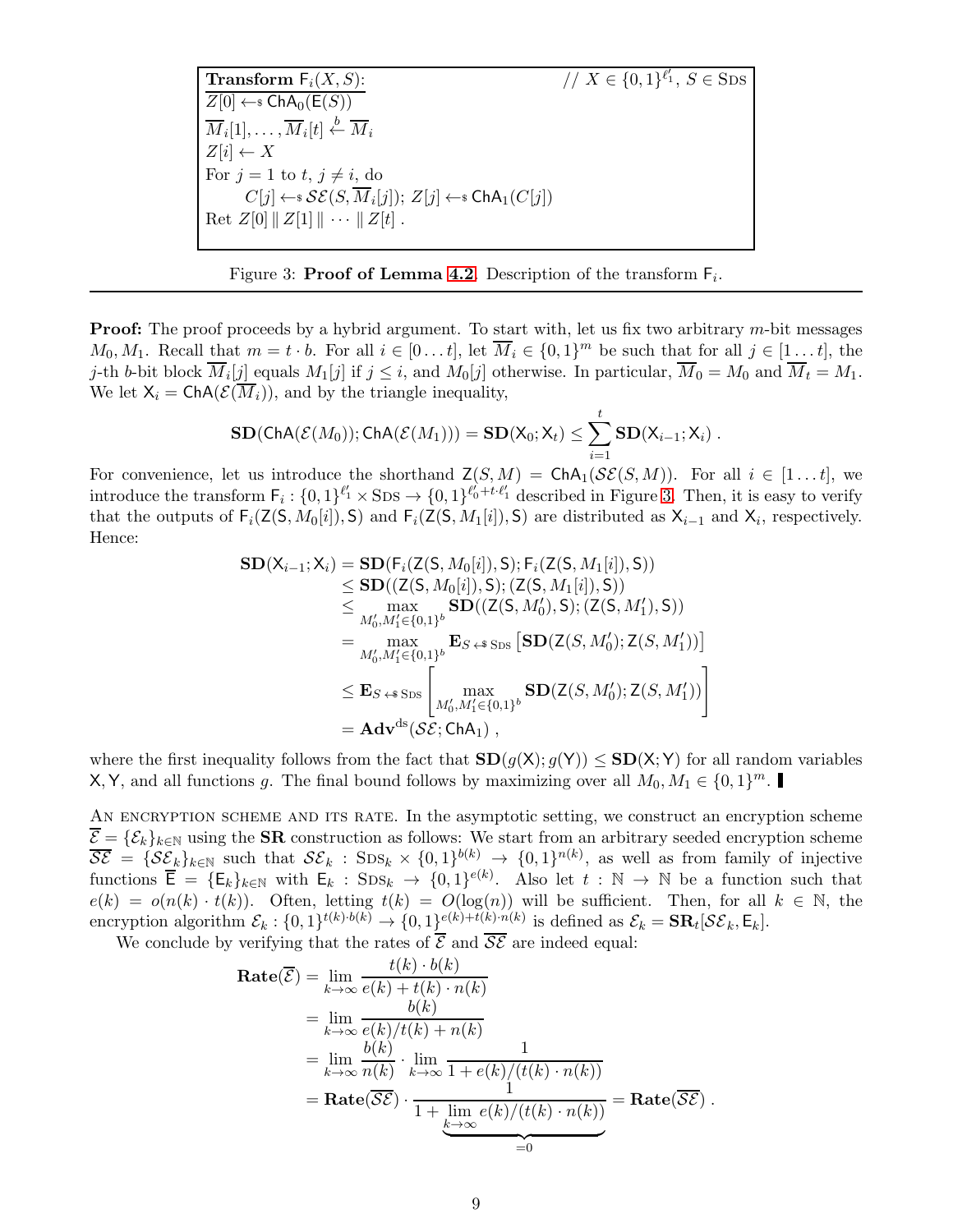## <span id="page-9-2"></span><span id="page-9-0"></span>5 A DS-Secure Scheme Achieving Secrecy Capacity

In this section, we turn to our main technical result, a seeded encryption scheme achieving DS-security. Its rate, for a large set of adversary channels, is optimal, meaning it equals the secrecy capacity. Using the SR construction from the previous section, our scheme yields an unseeded encryption scheme with optimal rate.

#### <span id="page-9-1"></span>5.1 The ItE Construction

In the following, we present our generic construction of an encryption function, which we call  $\text{ItE}$  (Invertthen-Encode). Before giving any details, however, let us start with the high-level idea underlying our approach. For simplicity, let us focus on the case where ChR and ChA are BSC's with respective crossover probabilities  $p_R < p_A \leq 1/2$ . Let us also assume the goal is the simpler one of Alice and Bob agreeing on an n-bit key rather than transmitting a message. If we let the seed  $S \in \text{SDs}$  be the seed for an extractor Ext: SDS  $\times \{0,1\}^k$   $\to \{0,1\}^m$  and given an error-correcting code E:  $\{0,1\}^k$   $\to \{0,1\}^n$  for reliable communication over  $\mathsf{BSC}_{pR}$ , a natural approach consists of Alice sending  $\mathsf{E}(R)$ , for a random k-bit R, to Bob, via ChR, and both parties now derive the key as  $K = \text{Ext}(S, R)$ .

Proving that this approach works requires estimating  $\mathbf{H}_{\infty}(R|Z) = -\lg(\sum_{z} \max_{r} \Pr[R=r, Z=z]),$ where  $Z = \text{BSC}_{p_A}^n(\text{E}(R))$  is the information received by Eve. Yet, it is not hard to see that that the most likely outcome, when  $Z = z$ , is that R equals the unique r such that  $E(r) = z$ , and that hence  $\mathbf{H}_{\infty}(R|Z) = n \cdot \lg(1/(1 - p_A))$ , which is smaller than  $h_2(p_A) - h_2(p_R)$ , and which also upper bounds the length of the derived key K. To overcome this, we will observe the following: We can think of  $BSC_{p_A}$  as adding an *n*-bit vector E to its input  $E(R)$ , where each bit  $E[i]$  of the noise vector takes value one with probability  $p_A$ . With overwhelming probability, E is (roughly) uniformly distributed on the set of *n*-bit vectors with hamming weight (approximately)  $p_A \cdot n$  and there are (approximately)  $2^{n \cdot h_2(p_A)}$  such vectors. Therefore, choosing the noise uniformly from such vectors does not change the experiment much, and moreover, in this new experiment, one can show that roughly  $\mathbf{H}_{\infty}(R|Z) \geq k - n \cdot (1 - h_2(p_A))$ . We will make this precise for a general class of symmetric channels via the notion of *smooth min-entropy* [\[29\]](#page-17-8).

While both Ext and E can be instantiated so that the secret-key rate satisfies  $|K|/n \approx h_2(p_A) - h_2(p_R)$ , which is the secrecy capacity, recall that our goal is way more ambitious: Alice wants to send an *arbitrary message of her choice*. The obvious way to do this is obtain a key K as above and then send  $K \oplus M$ . But this at least halves the rate, which becomes far from optimal. Our approach instead is to use an extractor Ext that is invertible in the sense that given M and S, we can sample a random R such that  $\textsf{Ext}(S, R) = M$ . We then encrypt a message M as  $\textsf{E}(R)$ , where R is a random preimage of M under  $Ext(S, \cdot)$ . However, the above argument only yields, at best, security for a randomly chosen input. In contrast, showing DS-security accounts to proving, for any two messages  $M_0$  and  $M_1$ , that  $BSC_{pA}^n(\mathsf{E}(R_0))$ and  $BSC_{pA}^{n}(E(R_1))$  are statistically close, where  $R_i$  is uniform such that  $Ext(S, R_i) = M_i$ . To make things even worse, the messages  $M_0$  and  $M_1$  are allowed to depend on the seed. The main challenge is that such proof appears to require detailed knowledge of the combinatorial structure of E and Ext. In particular, we remark that it is not possible to provide a direct proof that the encryption of an arbitrary message is uniformly distributed, even in the simpler case where the message is seed-independent. In fact, for most codes, ciphertexts turn out not to be uniform at all.

Instead, we will take a completely different approach: We prove a general result, of independent interest, which shows that any seeded encryption function with appropriate linearity properties is DSsecure whenever it is secure for randomly chosen inputs. This result is surprising, as random-input security does *not*, in general, imply chosen-input security. A careful choice of the extractor to satisfy these requirements, combined with the above idea, will hence yield a scheme achieving DS-security.

(INVERTIBLE) EXTRACTORS. A function Ext:  $\text{SDS} \times \{0, 1\}^k \to \{0, 1\}^b$  is called a  $(h, \alpha)$ -extractor (strong, average case extractor in the terminology of [\[12\]](#page-17-9)) if  $\text{SD}((\text{Ext}(S,X), Z, S); (U, Z, S)) \leq \alpha$  for all pairs of (correlated) random variables  $(X, Z)$  over  $\{0, 1\}^k \times \{0, 1\}^*$  with  $H_{\infty}(X|Z) \geq h$ , where additionally S and U are uniform on SDS and  $\{0,1\}^b$ , respectively. We will say that Ext is *regular* if for all  $S \in$  SDS, the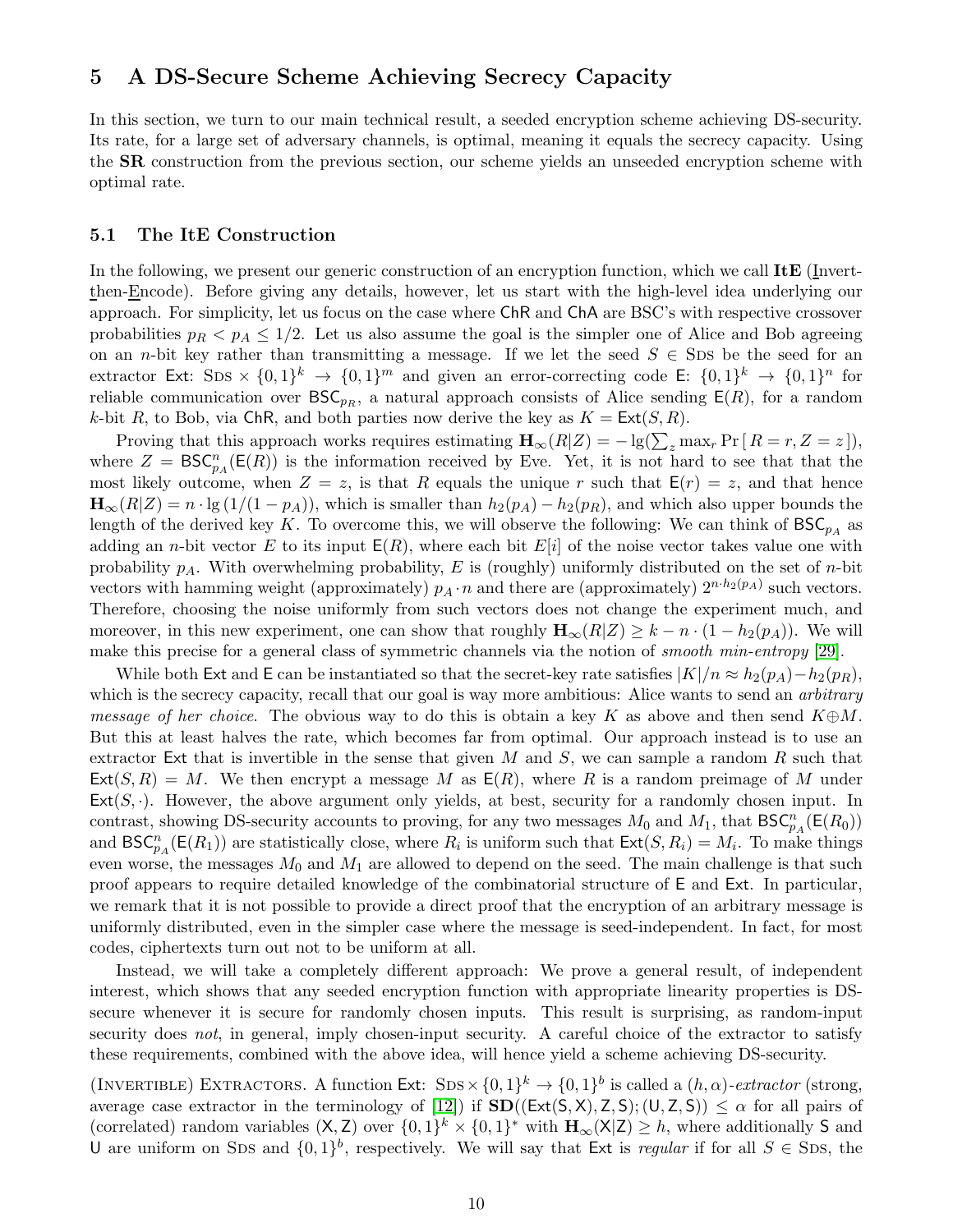<span id="page-10-3"></span>

| <b>Transform</b> $\mathcal{SE}(S, M)$ : | $\#S \in$ SDS, $M \in \{0,1\}^b$   Transform $\mathcal{SD}(S, C)$ : |                                   | // $C \in \{0,1\}^{\ell}$ |
|-----------------------------------------|---------------------------------------------------------------------|-----------------------------------|---------------------------|
| $R \leftarrow \{0,1\}^r$                |                                                                     | $X \leftarrow D(C)$               |                           |
| $X \leftarrow \textsf{Inv}(S, R, M)$    |                                                                     | $M \leftarrow \textsf{Ext}(S, X)$ |                           |
| $\mathrm{Ret} \mathsf{E}(X)$ .          |                                                                     | $\operatorname{Ret} M$ .          |                           |
|                                         |                                                                     |                                   |                           |

<span id="page-10-1"></span>Figure 4: Seeded Encryption function  $\mathcal{SE} = \text{ItE}$ [|nv, E] and associated decryption function  $\mathcal{SD}$ .

function  $\text{Ext}(S, \cdot)$  is regular, meaning every point in the range has the same number of preimages.

Recall that a function  $H: \text{SDS} \times \{0, 1\}^k \to \{0, 1\}^b$  is *two-universal* if  $\Pr[H(S, X) = H(S, X')] \leq 2^{-m}$ for all distinct  $X, X' \in \{0,1\}^k$  when  $S \leftarrow$  SDS. The following average-case version of the Leftover Hash Lemma (LHL) of [\[16\]](#page-17-10), due to [\[12\]](#page-17-9), implies that a two-universal function is an essentially-optimal extractor:

<span id="page-10-4"></span>**Lemma 5.1** Let  $H: \text{SDS} \times \{0, 1\}^k \rightarrow \{0, 1\}^b$  be a two-universal function. Let S be uniform over SDS. Let  $\mathsf{X}, \mathsf{Z}$  *be random variables over*  $\{0,1\}^k$  *and*  $\{0,1\}^*$  *respectively, and let*  $\mathsf{U}$  *be uniform on*  $\{0,1\}^b$ *, independent of* X*,* Z *and* S*. Then,*

<span id="page-10-0"></span>
$$
\mathbf{SD}((H(\mathsf{S},\mathsf{X}),\mathsf{Z},\mathsf{S});(\mathsf{U},\mathsf{Z},\mathsf{S})) \leq \frac{1}{2}\sqrt{2^{b-\mathbf{H}_{\infty}(\mathsf{X}|\mathsf{Z})}}\,.
$$

Specifically, this says that H is a  $(h, \alpha)$ -extractor with  $h = b - 2 - 2 \lg \alpha$ .

Our approach will rely on extractors which can efficiently be inverted. We say that a function  $\textsf{Inv}: \text{SDS} \times \{0,1\}^r \times \{0,1\}^b \to \{0,1\}^k$  is an *inverter* for an extractor  $\textsf{Ext}: \text{SDS} \times \{0,1\}^k \to \{0,1\}^b$  if for all  $S \in \text{SDS}$  and  $Y \in \{0,1\}^b$ , and for R uniform over  $\{0,1\}^k$ , the random variable  $\text{Inv}(S, R, Y)$  is uniformly distributed on  $\{X \in \{0,1\}^k : \text{Ext}(S,X) = Y\}$ , the set of preimages of Y under  $\text{Ext}(S,\cdot)$ .

To make this concrete we give an example of an extractor with an efficiently computable inverter. Recall that k-bit strings can be interpreted as elements of the finite field  $GF(2<sup>k</sup>)$ , allowing us to define a multiplication operator ⊙ on k-bit strings. Then, for SDS =  $\{0,1\}^k \setminus 0^k$ , we consider the function  $\text{Ext}: \{0,1\}^k \times \{0,1\}^k \to \{0,1\}^b$  which, on inputs  $S \in \text{SDS}$  and  $X \in \{0,1\}^k$ , outputs the first b bits of  $X \odot S$ . It is easy to see that Ext is regular if  $0^k$  is removed from the set of seeds. In Appendix [B](#page-19-0) we prove the following using the LHL:

Lemma 5.2 *For all*  $\alpha \in (0,1]$  *and all*  $b \leq k-2\lg(1/\alpha) - 2$ , the function Ext is a  $(b+2\lg(1/\alpha) + 2, \alpha)$ *extractor.*

An efficient inverter  $\text{Inv}$ : SDS ×  $\{0,1\}^{k-b}$  ×  $\{0,1\}^{b}$  →  $\{0,1\}^{k}$  is obtained by letting  $\text{Inv}(S, R, M)$  =  $S^{-1}\odot (M \parallel R)$  where  $S^{-1}$  is the inverse of S with respect to multiplication in  $GF(2<sup>k</sup>)$ . Invertible extractors were used in [\[7\]](#page-16-5) but their setting was much simpler than ours and they achieve only security for random inputs.

ENCRYPTION. We now describe the seeded encryption function of ItE. In the following, let  $Ext :$  $\text{SDS} \times \{0,1\}^k \to \{0,1\}^b$  be a regular extractor with inverter  $\text{Inv}: \text{SDS} \times \{0,1\}^r \times \{0,1\}^b \to \{0,1\}^k$ . Also let  $E: \{0,1\}^k \to \{0,1\}^n$  be a function with  $k \leq n$ , later to be instantiated via an appropriate error-correcting code. The encryption function  $\mathcal{SE} = \textbf{ItE}[\ln v, E]$  is described in Figure [4:](#page-10-1) It applies the extractor inverter (with fresh randomness R) to the message M and the seed S to obtain an intermediate value  $X = \text{Inv}(S, R, M)$ , which is then encoded using E to obtain the ciphertext.

DECRYPTION. Given a channel ChR :  $\{0,1\}^n \to \{0,1\}^{\ell}$ , the goal of the function E in  $\mathcal{SE}$  above is to operate as an error-correcting code ensuring decryptability of the generated ciphertexts. Therefore, for any function  $D: \{0,1\}^{\ell} \to \{0,1\}^b$ , we can define the corresponding decryption function  $\mathcal{SD}$  for  $\mathcal{SE}$  over ChR as in Figure [4.](#page-10-1) The following lemma summarizes the relation between its decryption error and the one of D.

<span id="page-10-2"></span>**Lemma 5.3** [Correct decryption] Let ChR :  $\{0,1\}^n \rightarrow \{0,1\}^{\ell}$  be a channel, and let SE, SD, E, and D *be as above.* Then,  $DE(\mathcal{S}\mathcal{E}; \mathcal{SD}; \mathsf{ChR}) < DE(E; D; \mathsf{ChR})$ .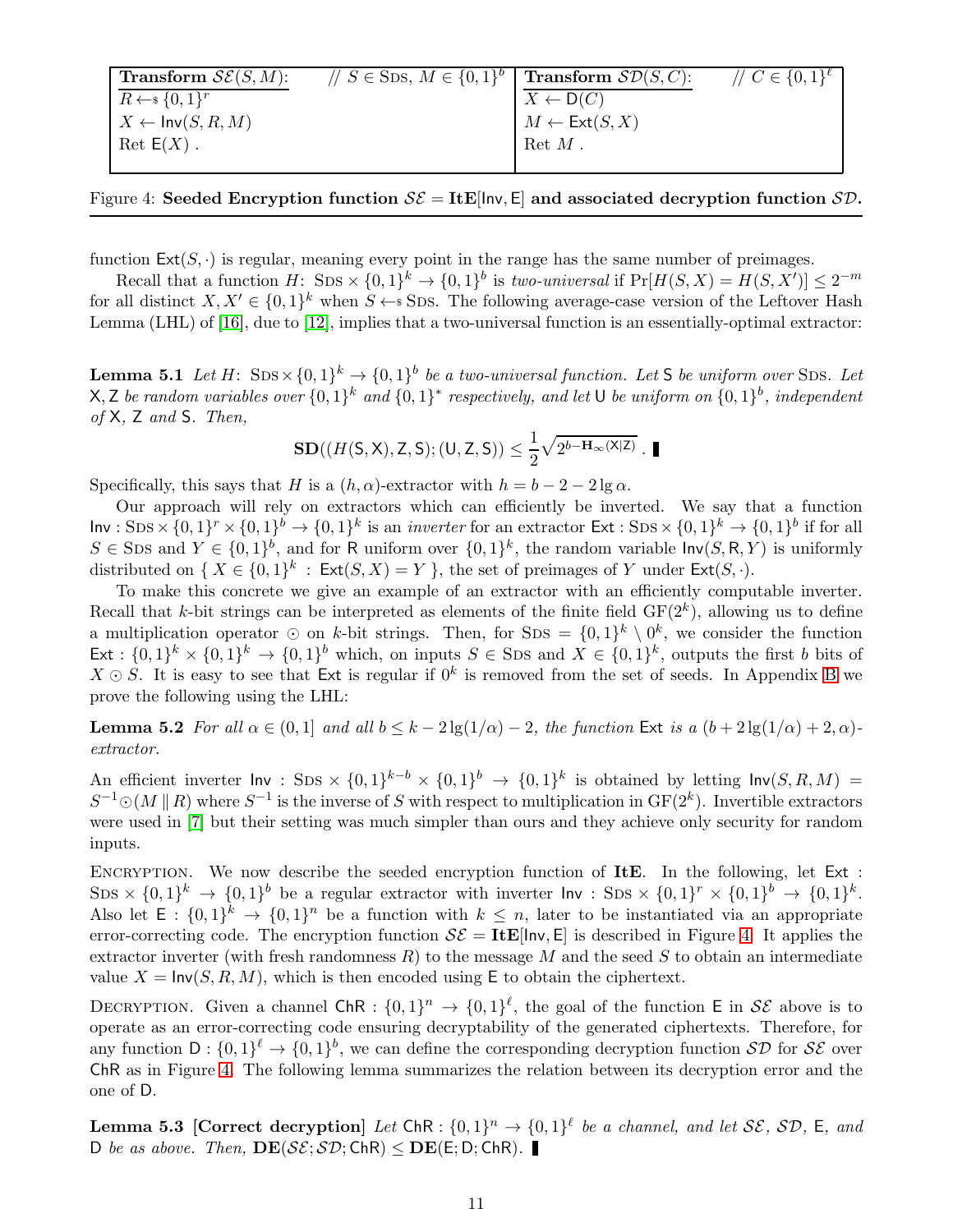<span id="page-11-3"></span>Security. Below, we discuss the security of ItE. Our approach consists of two steps: We first introduce a metric based on statistical distance capturing the random-message security of a seeded encryption function, and prove random-message security of ItE. Subsequently, we prove a general result showing that random-message security implies DS security in many scenarios, and apply it to ItE.

#### <span id="page-11-0"></span>5.2 Random-Message Security of ItE

RANDOM DISTINGUISHING-SECURITY. We now address the problem of proving security of ItE under *random* messages. To this end, we introduce a new security metric rds based on the statistical distance. Specifically, for a seeded encryption function  $\mathcal{SE}: \text{SDS} \times \{0,1\}^b \to \{0,1\}^n$  and a channel ChA :  $\{0,1\}^n \to$  $\{0,1\}^*,$  we define the rds advantage as

 $\mathbf{Adv}^{\text{rds}}(\mathcal{SE};\mathsf{ChA}) = \mathbf{E}\left[\mathbf{SD}((\mathsf{ChA}(\mathcal{SE}(S,\mathsf{U})),\mathsf{U});(\mathsf{ChA}(\mathcal{SE}(S,\mathsf{U}')), \mathsf{U}))\right],$ 

where U and U' are independent b-bit inputs, and the expectation is taken over the choice of the seed  $S$ . Below, we will prove that, surprisingly, RDS-security is often sufficient in order to infer DS-security of a seeded encryption function.

RDS-SECURITY FOR ItE. We now want to prove an upper bound on rds advantage for  $\mathcal{SE} = \text{ItE}$ [lnv, E], where Inv is the inverter of a regular extractor Ext.

It is crucial to remark that the joint distribution of  $(X, U)$  is identical if we (i) sample a uniform random b-bit message U, a random r-bit string R, and compute  $X \leftarrow \text{Inv}(S, R, U)$ , or if instead (ii) we pick X uniformly at random, and then compute  $U \leftarrow Ext(S, X)$ . But then, intuitively, we expect that X, when  $E(X)$  is sent through ChA, has sufficiently high min-entropy h in the eyes of the adversary, hence implying that if  $Ext$  is an  $(h, \alpha)$ -extractor,

 $\mathbf{Adv}^{\text{rds}}(\mathcal{SE};\mathsf{ChA}) = \mathbf{E}\left[\mathbf{SD}((\mathsf{ChA}(\mathcal{SE}(S,\mathsf{U})),\mathsf{U});(\mathsf{ChA}(\mathcal{SE}(S,\mathsf{U}')), \mathsf{U}))\right] \leq \alpha,$ 

since for any two transforms  $T_1, T_2$ ,  $\text{SD}((T_1(\text{S}), \text{S}); (T_2(\text{S}), \text{S})) = \text{E}[\text{SD}(T_1(\text{S}); T_2(\text{S}))]$ , where the expectation is over the choice of S according to  $P_S$ . In order to lower bound the entropy  $\mathbf{H}_{\infty}(X|ChA(E(X)))$ we will use the following observation: For a symmetric channel ChA, let  $H(ChA) = H(ChA(X))$  for *any* input X. (The entropy  $\mathbf{H}(\mathsf{ChA}(X))$  is the same, regardless of the input, since the *rows* of the transition probability matrix of ChA are all permutations of each other.) Then, we are going to prove that if we use the channel  $n$  times, each time to transmit a bit, then we can always see ChA as adding some noise whose distribution is *statistically close* to a noise distribution where all values are taken with probability at most  $2^{-nH(ChA)}$ . This is formalized via the notion of  $\epsilon$ -smooth min-entropy [\[29\]](#page-17-8) of a distribution P, defined as

$$
\mathbf{H}^\epsilon_\infty(P) = \max_{Q:\mathbf{SD}(P;Q)\leq\epsilon} \mathbf{H}_\infty(Q) .
$$

Analogously, we define  $\mathbf{H}_{\infty}^{\epsilon}(X) = \mathbf{H}_{\infty}^{\epsilon}(P_{X})$  for every random variable X with distribution  $P_{X}$ . The following lemma, first shown by Holenstein and Renner [\[18\]](#page-17-11) in a more general setting, states that the smooth min-entropy of multiple independent samples is, on average, nearly as large as the Shannon entropy of an individual sample.

<span id="page-11-2"></span>**Lemma 5.4** [\[18\]](#page-17-11) Let  $X_1, \ldots, X_n$  be independent samples from a distribution P on a finite set X, and let  $\delta > 0$ . Then,  $\mathbf{H}_{\infty}^{\epsilon}(X_1 \dots X_n) \geq n \cdot \mathbf{H}(P) - n \cdot \delta$ , where

$$
\epsilon = \epsilon(\delta, n, |X|) = 2^{-\frac{n\delta^2}{2\lg^2(|X|+3)}}.
$$

<span id="page-11-1"></span>The RDS-security of  $\mathcal{SE}$  is then summarized by the following lemma. Interestingly, the lemma does not need any assumption on E, other than the fact that it is injective.

Lemma 5.5 [RDS-security of ItE] *Let*  $\delta > 0$  *and* OUTA  $\subseteq \{0,1\}^*$ . *Also, let* ChA :  $\{0,1\} \to$  OUTA *be a symmetric channel and let*  $\mathcal{S}\mathcal{E} = \mathbf{ItE}[\mathsf{Inv}, \mathsf{E}]$ *, where*  $\mathsf{Inv}$  *is the inverter of a regular*  $(k - n \cdot (\lg(|\mathsf{OUTA}|) - \lg(|\mathsf{OUTA}|))$  $H(ChA) + \delta$ ,  $\alpha$ )-extractor, and E is injective. Then,

$$
\mathbf{Adv}^{\mathrm{rds}}(\mathcal{SE};\mathsf{ChA}^n) \leq 2 \cdot 2^{-\frac{n\delta^2}{2 \lg^2(|\mathrm{OurA}|+3)}} + \alpha \cdot \blacksquare
$$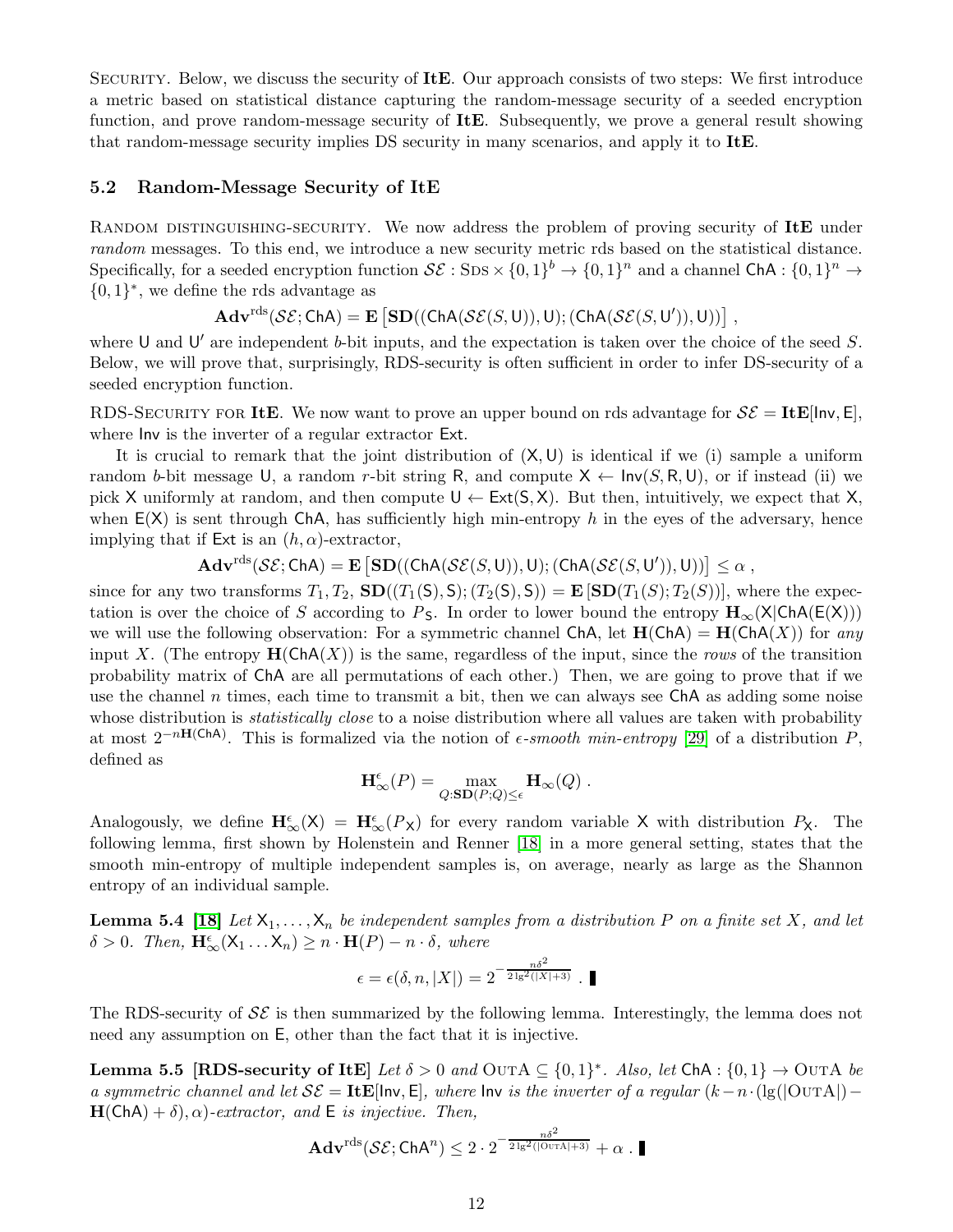| Process $\Pi_1$ :                                      | Process $\Pi_2$ :                                                          | Process $\Pi_3$ :                                           |
|--------------------------------------------------------|----------------------------------------------------------------------------|-------------------------------------------------------------|
| $M \leftarrow \{0,1\}^b$ ;                             | $M \leftarrow \{0,1\}^b$ ;                                                 | $S \leftarrow$ SDS; $X \leftarrow$ {0,1} <sup>k</sup>       |
| $S \leftarrow$ SDS; $R \leftarrow$ {0,1} <sup>r</sup>  | $S \leftarrow$ SDS; $R \leftarrow$ {0,1} <sup>r</sup>                      | $M \leftarrow \mathsf{Ext}(S, X);$                          |
| $X \leftarrow Inv(S, R, M);$                           | $X \leftarrow Inv(S, R, M);$                                               | $C \leftarrow E(X)$                                         |
| $C \leftarrow E(X)$                                    | $C \leftarrow E(X)$                                                        | $Y \leftarrow \in \text{ChA}^n(0^n); Z \leftarrow \pi_C(Y)$ |
| $Z \leftarrow$ ChA <sup>n</sup> (C)                    | $Y \leftarrow$ ChA <sup>n</sup> (0 <sup>n</sup> ); $Z \leftarrow \pi_C(Y)$ | Ret $(Z, M, S)$ .                                           |
| Ret $(Z, M, S)$ .                                      | Ret $(Z, M, S)$ .                                                          |                                                             |
| Process $\Pi_4$ :                                      | Process $\Pi_5$ :                                                          | Process $\Pi_6$ :                                           |
| $S \leftarrow$ SDS; $X \leftarrow$ {0, 1} <sup>k</sup> | $S \leftarrow$ SDS; $X \leftarrow$ {0,1} <sup>k</sup>                      | $M \leftarrow \{0,1\}^b$ ; $M' \leftarrow \{0,1\}^b$        |
| $M \leftarrow \mathsf{Ext}(S, X);$                     | $M \leftarrow \mathsf{Ext}(S, X);$                                         | $S \leftarrow$ SDS; $R \leftarrow$ {0,1} <sup>r</sup>       |
| $C \leftarrow E(X)$                                    | $C \leftarrow E(X)$                                                        | $X \leftarrow Inv(S, R, M');$                               |
| $Y \leftarrow P'; Z \leftarrow \pi_C(Y)$               | $M' \leftarrow \{0,1\}^b$                                                  | $C \leftarrow E(X)$                                         |
| Ret $(Z, M, S)$ .                                      | $Y \leftarrow P'; Z \leftarrow \pi_C(Y)$                                   | $Z \leftarrow$ ChA <sup>n</sup> (C)                         |
|                                                        | Ret(Z, M, S).                                                              | Ret $(Z, M', S)$ .                                          |

<span id="page-12-0"></span>Figure 5: **Proof of Lemma [5.5.](#page-11-1)** Pseudocode description of the sequence of processes  $\Pi_1$  to  $\Pi_6$ .

**Proof:** Recall that for two independent and uniform  $b$ -bit strings  $\mathsf{U}$  and  $\mathsf{U}'$ ,

$$
\begin{array}{lll} \mathbf{Adv}^{\text{rds}}(\mathcal{SE};\mathsf{ChA}^n)=\mathbf{E}_{S\;\leftrightarrow\;\text{SDS}}\left[\mathbf{SD}((\mathsf{ChA}^n(\mathcal{SE}(S,\mathsf{U})),\mathsf{U});(\mathsf{ChA}^n(\mathcal{SE}(S,\mathsf{U}')), \mathsf{U}))\right]\\ =\mathbf{SD}((\mathsf{ChA}^n(\mathcal{SE}(S,\mathsf{U})),\mathsf{U},\mathsf{S});(\mathsf{ChA}^n(\mathcal{SE}(S,\mathsf{U}')), \mathsf{U},\mathsf{S})\;,\end{array}
$$

where S is chosen uniformly at random on SDS. The proof proceeds by giving a sequence of intermediate random processes, described in pseudo-code in Figure [5,](#page-12-0) which will be used to transition from the random variable  $(\mathsf{ChA}^n(\mathcal{SE}(S,U)), U, S)$  to the random variable  $(\mathsf{ChA}^n(\mathcal{SE}(S,U')), U, S)$ . For any two processes  $\Pi_i$ and  $\Pi_j$ , we let  $SD(\Pi_i; \Pi_j)$  denote the statistical distance between their output distributions.

The first three processes  $\Pi_1, \Pi_2$ , and  $\Pi_3$  are described on top of Figure [5.](#page-12-0) Process  $\Pi_1$  samples a triple  $(Z, M, S)$  according to the probability distribution of  $(ChA<sup>n</sup>(\mathcal{SE}(S, U)), U, S)$ . The second process  $\Pi_2$ modifies the way in which  $Z$  is sampled: As the channel ChA is symmetric, there must exist a permutation  $\pi_1$  : OUTA  $\rightarrow$  OUTA such that Pr [ChA(B) =  $\pi_B(Y)$ ] = Pr [ChA(0) = Y], where  $\pi_0$  is the identity. Consequently, for all  $X \in \{0,1\}^n$ , we define  $\pi_X(Y) = (\pi_{X[1]}(Y[1]), \ldots, \pi_{X[n]}(Y[n]))$ , and  $Pr[\text{ChA}^n(X) = \pi_X(Y)] = Pr[\text{ChA}^n(0^n) = Y]$ 

for all  $Y \in$  OUTA<sup>n</sup>. Accordingly, to implement the channel ChA<sup>n</sup> on input X in  $\Pi_2$ , we first sample  $Y \leftarrow s \text{ChA}^n(0^n)$ , and then output  $Z = \pi_X(Y)$ . For the third process  $\Pi_3$ , assume that we invert the role of X and M: that is, we *first* sample X uniformly at random in  $\{0,1\}^k$ , and *then* set M to equal Ext(S, X). By the regularity of Ext, the output distributions of  $\Pi_2$  and  $\Pi_3$  are identical. Therefore,  $\text{SD}(\Pi_1, \Pi_2) = \text{SD}(\Pi_2, \Pi_3) = \text{SD}(\Pi_1, \Pi_3) = 0.$ 

In Process  $\Pi_4$ , we want to simplify the probability distribution of  $\mathsf{ChA}^n(0^n)$  by computing its smooth min-entropy: Invoking Lemma [5.4](#page-11-2) with  $\mathsf{ChA}^n(0^n)$  lets us conclude that (for  $\delta$  as in the lemma statement)

$$
\mathbf{H}^\epsilon_\infty({\sf ChA}^n(0^n))\geq n\cdot(\mathbf{H}({\sf ChA})-\delta)
$$

for  $\epsilon = 2^{-\frac{n\delta^2}{2 \lg^2((\text{Our }A|+3))}}$ . Recall that this means that there exists a probability distribution P' on OUTA<sup>n</sup> such that  $\mathbf{SD}(P_{\mathsf{ChA}^n(0^n)}; P') \leq \epsilon$  and  $\mathbf{H}_{\infty}(P') \geq n \cdot (\mathbf{H}(\mathsf{ChA}) - \delta)$ , or, equivalently,

<span id="page-12-1"></span>
$$
P'(Y) \le 2^{-n \cdot (\mathbf{H}(\mathsf{ChA}) - \delta)}\tag{4}
$$

for all  $Y \in \text{Out}A^n$ . Accordingly, we transition from Process  $\Pi_3$  to Process  $\Pi_4$  by sampling Y with respect to the probability distribution P'. Clearly,  $\text{SD}(\Pi_3; \Pi_4) \leq \text{SD}(P_{\text{ChA}^n(0^n)}; P') \leq \epsilon$ .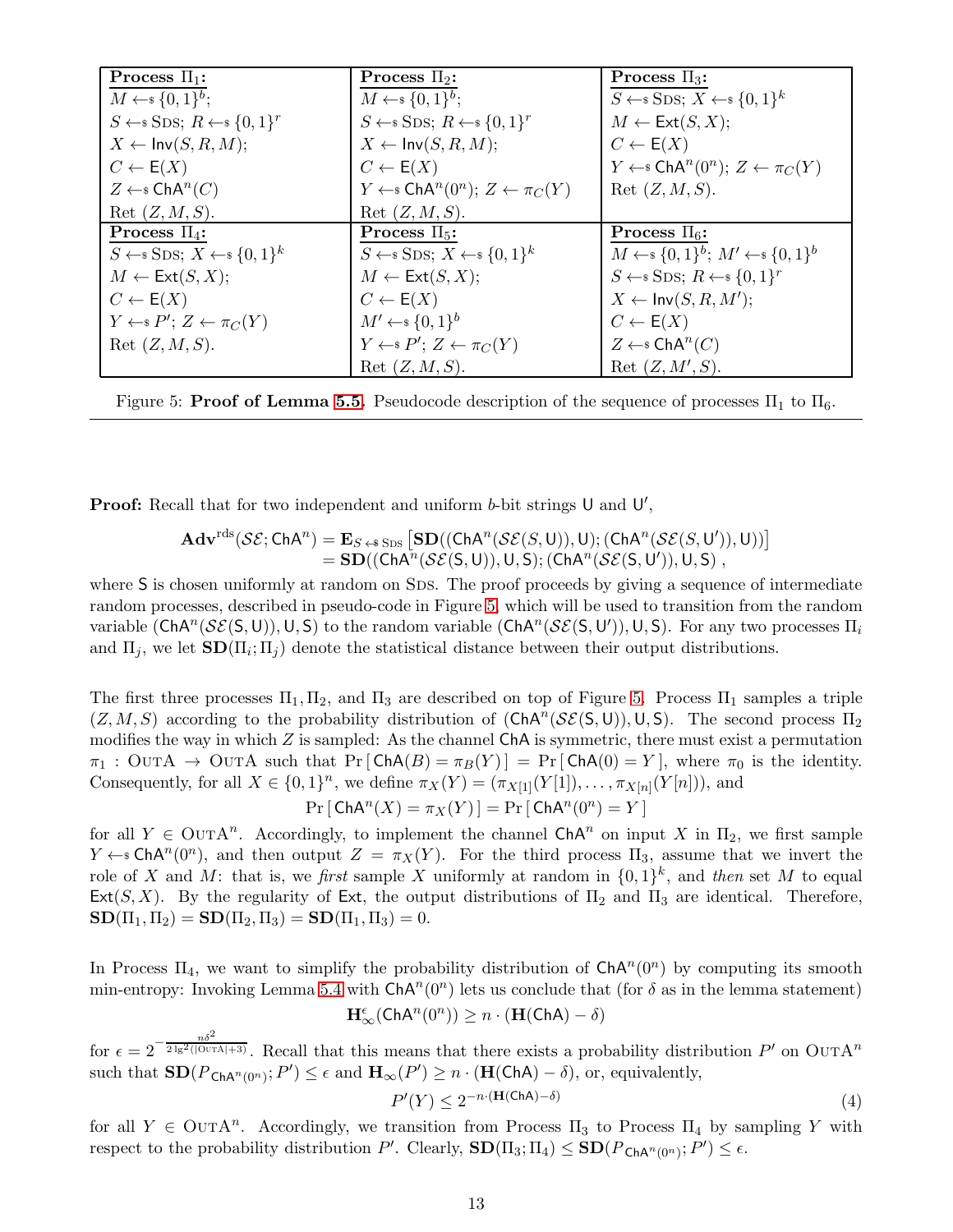<span id="page-13-3"></span>Let now X, Y, Z be random variables representing the respective choices of  $X, Y$  and Z in  $\Pi_4$ . Then,

$$
\mathbf{H}_{\infty}(\mathsf{X}|\mathsf{Z}) = -\lg \left( \sum_{Z \in \text{OUTA}^n} \max_{X \in \{0,1\}^k} \Pr\left[\mathsf{X} = X \land \mathsf{Z} = Z\right] \right)
$$
  
\n
$$
= -\lg \left( \sum_{Z \in \text{OUTA}^n} \max_{X \in \{0,1\}^k} \Pr\left[\mathsf{X} = X\right] \cdot \Pr\left[\mathsf{Z} = Z \mid \mathsf{X} = X\right] \right)
$$
  
\n
$$
= -\lg \left( \sum_{Z \in \text{OUTA}^n} \max_{X \in \{0,1\}^k} \Pr\left[\mathsf{X} = X\right] \cdot \Pr\left[\mathsf{Y} = \pi_{\mathsf{E}(X)}^{-1}(\mathsf{Z})\right] \right)
$$
  
\n
$$
= -\lg \left( \sum_{Z \in \text{OUTA}^n} 2^{-k} \cdot \max_{X \in \{0,1\}^k} P'(\pi_{\mathsf{E}(T)}^{-1}(\mathsf{Z})) \right)
$$
  
\n
$$
\stackrel{(4)}{\geq} - \lg \left( \sum_{Z \in \text{OUTA}^n} 2^{-k} \cdot 2^{-n(\mathbf{H}(\mathsf{ChA}) - \delta)} \right)
$$
  
\n
$$
= -\lg \left( 2^{\lg(|\text{OUTA}|)} \cdot 2^{-k} \cdot 2^{-n(\mathbf{H}(\mathsf{ChA}) - \delta)} \right) = k - n \cdot (\lg(|\text{OUTA}|) - \mathbf{H}(\mathsf{ChA}) + \delta) .
$$

In Process  $\Pi_5$ , instead of M, we then output an independent random value M'. Using the fact that Ext is a  $(k - n \cdot (\lg(\vert \text{OUTA} \vert) - \textbf{H}(\text{ChA}) + \delta), \alpha)$ -extractor, we directly obtain  $SD(\Pi_4; \Pi_5) \leq \alpha$ . We conclude by undoing the changes we had from Process  $\Pi_1$ , coming back to the original choice of X, C, and Z, while still outputting M' instead of M. It is easy to see that  $\text{SD}(\Pi_5; \Pi_6) \leq \epsilon$ .

The final bound in the lemma statement follows via the triangle inequality, by adding all distances between consecutive processes.

#### <span id="page-13-0"></span>5.3 DS-Security of ItE

As proven above, using invertible extractors with appropriate parameters is amenable to proving RDSsecurity. However, proving DS-security seems to require a better grasp of the combinatorial structure of Ext and Inv, as well as of the channel ChA. Interestingly, we now show that such requirement is quite minimal as a corollary of a more general result relating RDS- and DS-security, which we now explain.

FROM RDS- TO DS-SECURITY We first recall the following notions from [\[3\]](#page-16-1), adapted to the more general setting of seeded encryption: Think of a randomized seeded encryption function  $S\mathcal{E}:$  SDS  $\times \{0,1\}^b \to$  $\{0,1\}^n$  as a deterministic map  $\{0,1\}^r \times \text{SDS} \times \{0,1\}^b \rightarrow \{0,1\}^n$ , where the first argument takes the role of the random coins. We call SE *separable* if

$$
\mathcal{SE}(R, S, M) = \mathcal{SE}(R, S, 0^b) \oplus \mathcal{SE}(0^r, S, M)
$$

for all  $R \in \{0,1\}^r$ ,  $S \in$  SDS, and  $M \in \{0,1\}^b$ . Also,  $\mathcal{SE}$  is *message linear* if  $\mathcal{SE}(0^r, S, \cdot) : \{0,1\}^b \to \{0,1\}^n$ is linear for all  $S \in$  SDS.

<span id="page-13-1"></span>We now state and prove the following lemma, which related RDS and DS security for seeded encryption functions when transmitting each ciphertext bit over a symmetric channel.

**Lemma 5.6**  $[\text{RDS} \Rightarrow \text{DS}]$  *Let* OUTA ⊆ {0,1}<sup>\*</sup>*. For any symmetric channel* ChA : {0,1} → OUTA*, if*  $\mathcal{S}\mathcal{E}: \textnormal{SDS} \times \{0,1\}^b \rightarrow \{0,1\}^n$  is separable and message linear, then

$$
\mathbf{Adv}^{\mathrm{ds}}(\mathcal{SE};\mathsf{ChA}^n) \leq 2 \cdot \mathbf{Adv}^{\mathrm{rds}}(\mathcal{SE};\mathsf{ChA}^n) .
$$

An analogous version of this lemma for the simpler case of mutual-information security and unseeded encryption is given in [\[3\]](#page-16-1). Here, we extend their result to the setting of unseeded encryption and of DS-security. The proof of Lemma [5.6](#page-13-1) will make use of the following technical statement from [\[3\]](#page-16-1).

<span id="page-13-2"></span>**Lemma 5.7** [\[3\]](#page-16-1) Let  $S\mathcal{E}:$  SDS  $\times$   $\{0,1\}^b$   $\rightarrow$   $\{0,1\}^n$  be separable and message linear, let ChA :  $\{0,1\}$   $\rightarrow$ OUTA *be a symmetric channel, and, for all*  $S \in \text{SDS}$ , let  $\text{Ch}_{\mathcal{SE},S} : \{0,1\}^b \to \text{OUTA}^n$  *be the channel which on input*  $M \in \{0,1\}^b$  *outputs*  $\mathsf{ChA}(\mathcal{SE}(S,M))$ *. Then,*  $\mathsf{Ch}_{\mathcal{SE},S}$  *is symmetric for all*  $S \in \mathsf{SDS}$ *.*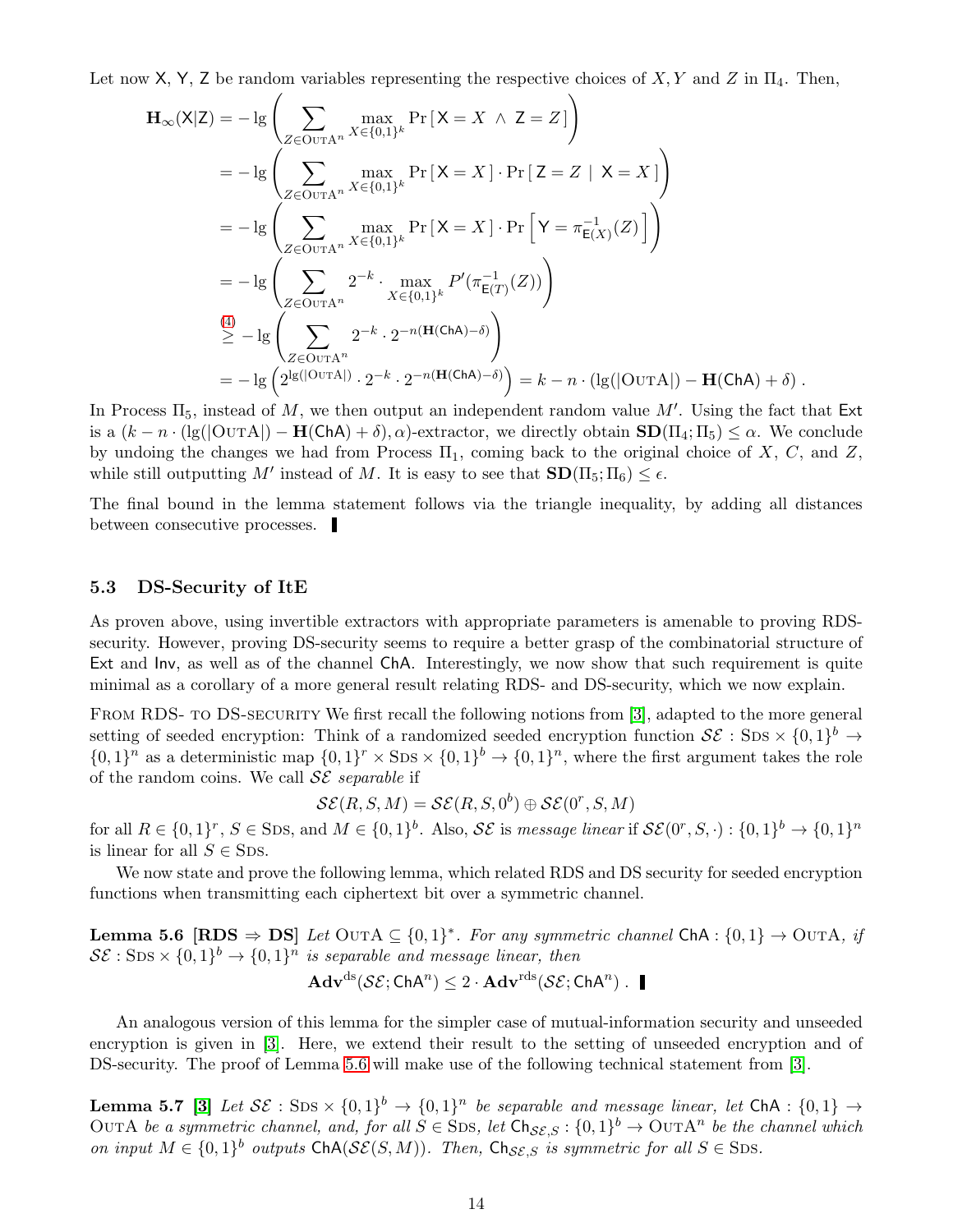The proof of Lemma [5.6](#page-13-1) centrally relies on the following fact: It states that for a symmetric channel Ch, the statistical distance between  $Ch(U)$  for a uniform random input U and  $Ch(M)$  is the same regardless of the choice of the input M.

**Lemma 5.8** Let  $\text{Ch}: \{0,1\}^b \to \text{Our } be \text{ a symmetric channel.}$  Let U be a uniformly distributed b-bit *string. Then, there exists*  $\Delta$ (Ch) *such that*  $\Delta$ (Ch) = **SD**(Ch(U); Ch(M)) *for all*  $M \in \{0, 1\}^b$ .

**Proof:** We partition the output set  $\text{OUT} = \bigcup_{i=1}^{r} \text{OUT}_i$  so that the sub-matrices  $W[\cdot, \text{OUT}_i]$  are strongly symmetric. By the definition of statistical distance,

<span id="page-14-0"></span>
$$
SD(Ch(U); Ch(M)) = \frac{1}{2} \sum_{Y \in OUT} |Pr [Ch(U) = Y] - Pr [Ch(M) = Y]|
$$
  
= 
$$
\frac{1}{2} \sum_{i=1}^{r} \sum_{Y \in OUT_i} |Pr [Ch(U) = Y] - Pr [Ch(M) = Y]|.
$$

Fix some  $i \in [1 \dots r]$ . Then, for all  $Y, Y' \in \text{OUT}_i$ ,

$$
\Pr\left[\text{Ch}(\mathsf{U})=Y\right] = \frac{1}{2^b} \sum_{M \in \{0,1\}^b} W[M,Y] = \frac{1}{2^b} \sum_{M \in \{0,1\}^b} W[M,Y'] = \Pr\left[\text{Ch}(\mathsf{U})=Y'\right],
$$

using the fact that the columns  $W[\cdot,Y]$  and  $W[\cdot,Y']$  are a permutation of each other.

Then, in particular, with  $p_i = Pr [Ch(U) = Y]$  for any  $Y \in \text{OUT}_i$ , we can rewrite the above as

$$
\mathbf{SD}(\mathsf{Ch}(\mathsf{U});\mathsf{Ch}(M)) = \frac{1}{2}\sum_{i=1}^r \sum_{Y \in \mathsf{OUT}_i} |p_i - W[M,Y]|.
$$

However, since the rows  $W[M, \text{OUT}_i]$  and  $W[M', \text{OUT}_i]$  are permutations of each other for any two messages  $M, M' \in \{0, 1\}^b$  and for all  $i \in [1 \dots r]$ , it follows that  $\text{SD}(\text{Ch}(\text{U}); \text{Ch}(M)) = \text{SD}(\text{Ch}(\text{U}); \text{Ch}(M')).$ 

With both lemmas at hand, we can now turn to the proof of Lemma [5.6.](#page-13-1)

**Proof of Lemma [5.6:](#page-13-1)** We first observe that with  $\text{Ch}_{SE,S}$  defined as in Lemma [5.7,](#page-13-2)

$$
\mathbf{Adv}^{\text{rds}}(\mathcal{SE}; \text{ChA}^n) = \mathbf{E}_{S \leftrightarrow \text{SDS}} \left[ \mathbf{SD}((\text{ChA}^n(\mathcal{SE}(S, U)), U); (\text{ChA}^n(\mathcal{SE}(S, U')), U)) \right]
$$
  
=  $\mathbf{E}_{S \leftrightarrow \text{SDS}} \left[ \frac{1}{2^m} \sum_{M \in \{0, 1\}^m} \mathbf{SD}(\text{Ch}_{\mathcal{SE}, S}(U'); \text{Ch}_{\mathcal{SE}, S}(M)) \right]$   
=  $\mathbf{E}_{S \leftrightarrow \text{SDS}} \left[ \Delta(\text{Ch}_{\mathcal{SE}, S}) \right],$ 

where the last equality follows from Lemma [5.8.](#page-14-0) On the other hand, by the triangle inequality,

$$
\mathbf{Adv}^{ds}(\mathcal{SE};\mathsf{ChA}^{n}) = \mathbf{E}_{S \leftrightarrow S_{\text{DS}}} \left[ \max_{M_{0}, M_{1} \in \{0,1\}^{b}} \mathbf{SD}(\mathsf{ChA}^{n}(\mathcal{SE}(S,M_{0}));\mathsf{ChA}^{n}(\mathcal{SE}(S,M_{1}))) \right]
$$
\n
$$
= \mathbf{E}_{S \leftrightarrow S_{\text{DS}}} \left[ \max_{M_{0}, M_{1} \in \{0,1\}^{b}} \mathbf{SD}(\mathsf{Ch}_{\mathcal{SE},S}(M_{0});\mathsf{Ch}_{\mathcal{SE},S}(M_{1})) \right]
$$
\n
$$
\leq \mathbf{E}_{S \leftrightarrow S_{\text{DS}}} \left[ \max_{M_{0}, M_{1} \in \{0,1\}^{b}} (\mathbf{SD}(\mathsf{Ch}_{\mathcal{SE},S}(M_{0});\mathsf{Ch}_{\mathcal{SE},S}(U)) + \mathbf{SD}(\mathsf{Ch}_{\mathcal{SE},S}(U);\mathsf{Ch}_{\mathcal{SE},S}(M_{1}))) \right]
$$
\n
$$
= 2 \cdot \mathbf{E}_{S \leftrightarrow S_{\text{DS}}} \left[ \Delta(\mathsf{Ch}_{\mathcal{SE},S}) \right]
$$
\n
$$
= 2 \cdot \mathbf{Adv}^{\text{rds}}(\mathcal{SE};\mathsf{ChA}^{n}),
$$

which concludes the proof.

DS-SECURITY OF ItE. Coming back to the concrete case of ItE, we say that an extractor-inverter  $\text{Inv}: \text{SDS} \times \{0,1\}^r \times \{0,1\}^b \to \{0,1\}^k$  is *output linear* if  $\text{Inv}(S, 0^r, \cdot)$  is linear for all  $S \in \text{SDS}$ . Moreover, it is *separable* if

$$
Inv(S, R, Y) = Inv(S, R, 0^b) \oplus Inv(S, 0^r, Y)
$$
\n(5)

for all  $S \in \text{SDs}, R \in \{0,1\}^r$ , and  $Y \in \{0,1\}^b$ . Note that the inverter for the above extractor based on finite-field multiplication is easily seen to be output linear and separable, by the linearity of the map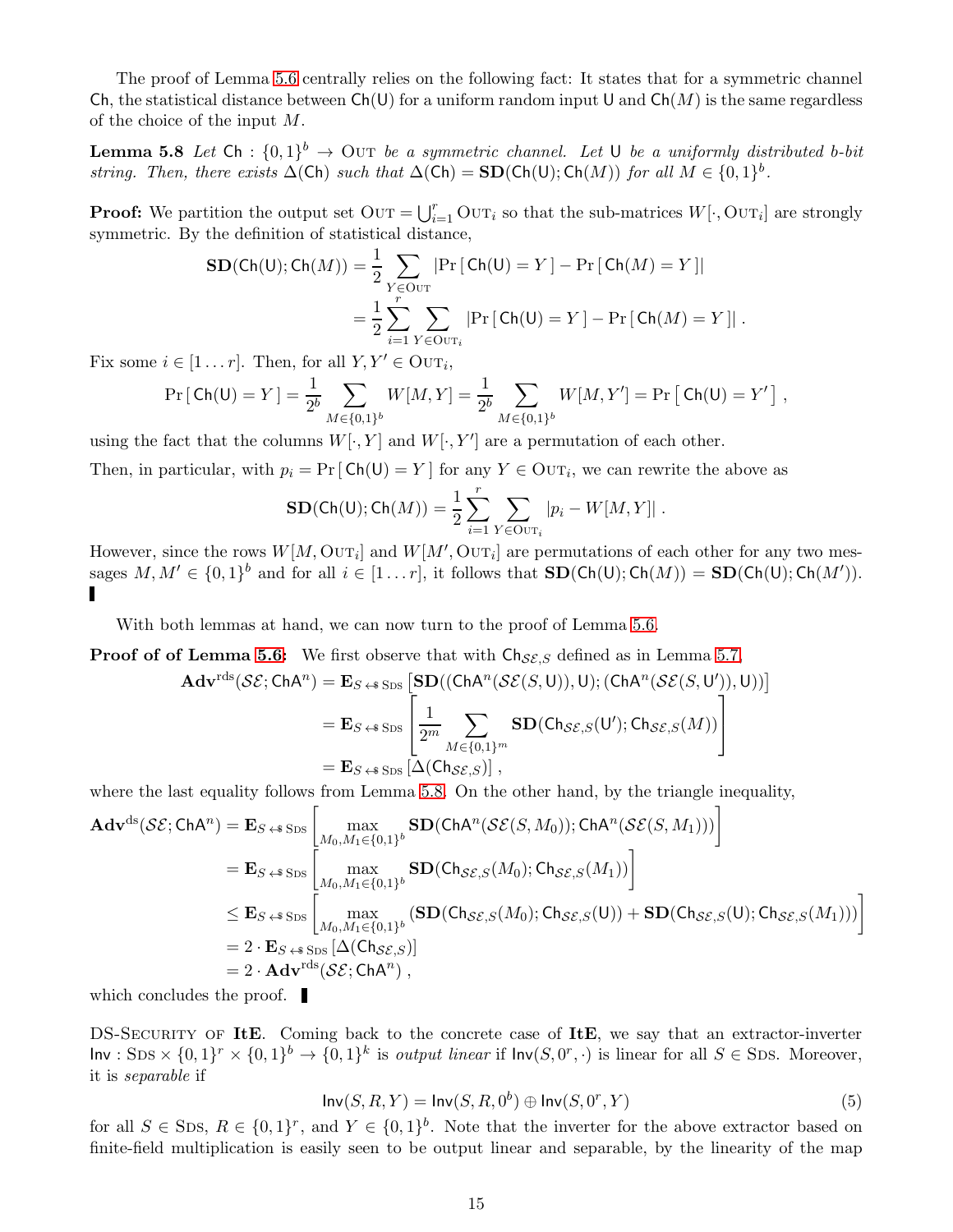<span id="page-15-4"></span> $Y \mapsto S^{-1} \odot X$ . Therefore, if we instantiate  $\mathcal{SE} = \textbf{ItE}[\text{Inv}, E]$  so that Inv is both output linear and separable, and we let the map  $E$  be linear, the encryption function  $\mathcal{SE}$  is easily seen to be message linear and separable. The following theorem now follows immediately by combining Lemma [5.6,](#page-13-1) and Lemma [5.5,](#page-11-1) and concludes our security analysis of ItE.

**Theorem 5.9** [DS-security of ItE] *Let*  $\delta > 0$  *and* OUTA  $\subseteq \{0,1\}^*$ . *Also, let* ChA :  $\{0,1\} \rightarrow$  OUTA *be a symmetric channel, and assume that* Inv *is the output-linear and separable inverter of regular* (<sup>k</sup> <sup>−</sup>  $n \cdot (\lg(|\text{OurA}|) - \mathbf{H}(\text{ChA}) + \delta), \alpha)$ -extractor, and that  $E : \{0,1\}^k \to \{0,1\}^n$  is linear and injective. Then,  $for$   $\mathcal{SE} = \mathbf{ItE}$ [lnv, E],

<span id="page-15-3"></span>
$$
\mathbf{Adv}^{\mathrm{ds}}(\mathcal{SE};\mathsf{ChA}^n) \leq 2\left(2\cdot 2^{-\frac{n\delta^2}{2\lg^2(|\mathrm{OurA}|+3)}} + \alpha\right)\ .\ \blacksquare
$$

Below, we use this theorem to discuss how to instantiate Inv and E to achieve secrecy capacity. Moreover, we also discuss extensions of this result to a wider set of channels.

#### <span id="page-15-0"></span>5.4 Instantiating ItE

We now devise a seeded encryption scheme  $\overline{\mathcal{SE}} = {\{\mathcal{SE}_s\}}_{s \in \mathbb{N}}$  achieving secrecy capacity for the most common case where each ciphertext bit is transmitted over the receiver channel  $BSC_{pR}$  and the adversary channel  $\mathsf{BSC}_{p_A}$ , respectively, where  $0 \leq p_R < p_A \leq \frac{1}{2}$  $\frac{1}{2}$ . Note that by the above, the secrecy capacity here is  $h_2(p_A) - h_2(p_B)$  $h_2(p_A) - h_2(p_B)$  $h_2(p_A) - h_2(p_B)$ .<sup>2</sup> Using the **SR** construction above,  $\overline{\mathcal{SE}}$  can be turned into an unseeded encryption scheme  $\overline{\mathcal{E}}$  achieving secrecy capacity. In this case, the only known scheme [\[25\]](#page-17-6) does not achieve security, not even against random-message adversaries. (A scheme achieving security whenever  $p_R = 0$  was later given in the full version of [\[25\]](#page-17-6), but no scheme is known for the typical case where  $p_R > 0$ .)

THE SCHEME. First recall that the (Shannon) capacity of a channel  $\mathsf{Ch}:\{0,1\}^l \to \{0,1\}^*$  is

$$
\mathbf{C}(Ch)=\frac{1}{l}\max_{\mathsf{X}}\mathbf{I}(\mathsf{X};Ch(\mathsf{X}))\;.
$$

<span id="page-15-2"></span>For example,  $C(BSC_p) = 1 - h_2(p)$ . We need the following result (cf. e.g. [\[14\]](#page-17-7) for a proof), which guarantees the existence of error-correcting codes achieving rate equal the capacity of a given channel.

**Lemma 5.10** [\[14\]](#page-17-7) *For any constants*  $l, d \geq 1$ , and every channel Ch :  $\{0, 1\}$ <sup>l</sup>  $\rightarrow \{0, 1\}$ <sup>d</sup>, there exists  $a$  family  $E = \{E_s\}_{s \in \mathbb{N}}$  of linear codes  $E_s : \{0,1\}^{k(s)} \to \{0,1\}^{n(s)}$  (where  $n(s)$  is a multiple of l), with *corresponding decoding algorithms*  $D_s: \{0,1\}^* \to \{0,1\}^{k(s)}$ , such that (i)  $\mathbf{DE}(\mathsf{E}_s; \mathsf{D}_s; \mathsf{Ch}^{n(s)/l}) = 2^{-\Theta(k(s))}$ , *(ii)*  $\lim_{s\to\infty} k(s)/n(s) = \mathbf{C}(\mathsf{Ch})$ , and *(iii)*  $\mathsf E$  *and*  $\mathsf D$  *are polynomial-time computable.* 

To obtain our scheme via the ItE construction, we start with a family of codes  $\{E_s\}_{s\in\mathbb{N}}$  for  $BSC_{p_R}$ guaranteed to exist by Lemma [5.10,](#page-15-2) where  $\mathsf{E}_s: \{0,1\}^{k(s)} \to \{0,1\}^{n(s)}$  and  $\lim_{s\to\infty} k(s)/n(s) = 1-h_2(p_R)$ , or, equivalently, there exists  $\nu$  such that  $\nu(s) = o(1)$  and  $k(s) = (1 - h_2(p_R) - \nu(s)) \cdot n(s)$ . Then, we let  $\delta(s) = (2 \lg^2(5))^{1/2} \cdot n(s)^{-1/4}$  and  $\alpha(s) = 2^{-n(s)^{1/2}}$ , and use the finite-field based extractor  $\mathsf{Ext}_s$ :  ${0,1}^{k(s)} \times {0,1}^{k(s)} \rightarrow {0,1}^{b(s)}$  (with the corresponding inverter  $\ln v_s : {0,1}^{k(s)} \times {0,1}^{k(s)-b(s)} \times$  $\{0,1\}^{b(s)} \to \{0,1\}^{k(s)}$ , where

$$
b(s) = k(s) - n(s) \cdot (1 - h_2(p_A) + \delta(s)) + 2 \lg(\alpha)
$$
  
=  $(h_2(p_A) - h_2(p_B) - \nu(s) - \delta(s) - 2 \cdot n(s)^{-1/2}) \cdot n(s)$ .

We finally set  $\mathcal{SE}_s = \textbf{ItE}[\text{Inv}_s, \text{E}_s]$ . With these parameters,

$$
\begin{array}{l} \mathbf{Adv}^{\mathrm{ds}}(\mathcal{SE}_s; \mathrm{BSC}^{n(s)}_{p_A}) \leq 6 \cdot 2^{-\sqrt{n(s)}} \\ \mathbf{DE}(\mathcal{SE}_s; \mathcal{SD}_s; \mathrm{BSC}^{n(s)}_{p_R}) \leq 2^{-\Theta(k(s))} \end{array}
$$

by Theorem [5.9](#page-15-3) and Lemma [5.3,](#page-10-2) respectively. The rate of  $S\mathcal{E}_s$  is

$$
\mathbf{Rate}(\mathcal{SE}_s) = h_2(p_A) - h_2(p_R) - \nu(s) - \delta(s) - \frac{2}{\sqrt{n(s)}},
$$

 $\Omega$ 

<span id="page-15-1"></span><sup>&</sup>lt;sup>2</sup>Recall that if ChA :  $\{0,1\} \rightarrow \{0,1\}^*$  and ChR :  $\{0,1\} \rightarrow \{0,1\}^*$  are symmetric channels, their secrecy capacity equals [\[22\]](#page-17-12)  $H(U|ChA(U)) - H(U|ChR(U))$ , for a uniform bit U.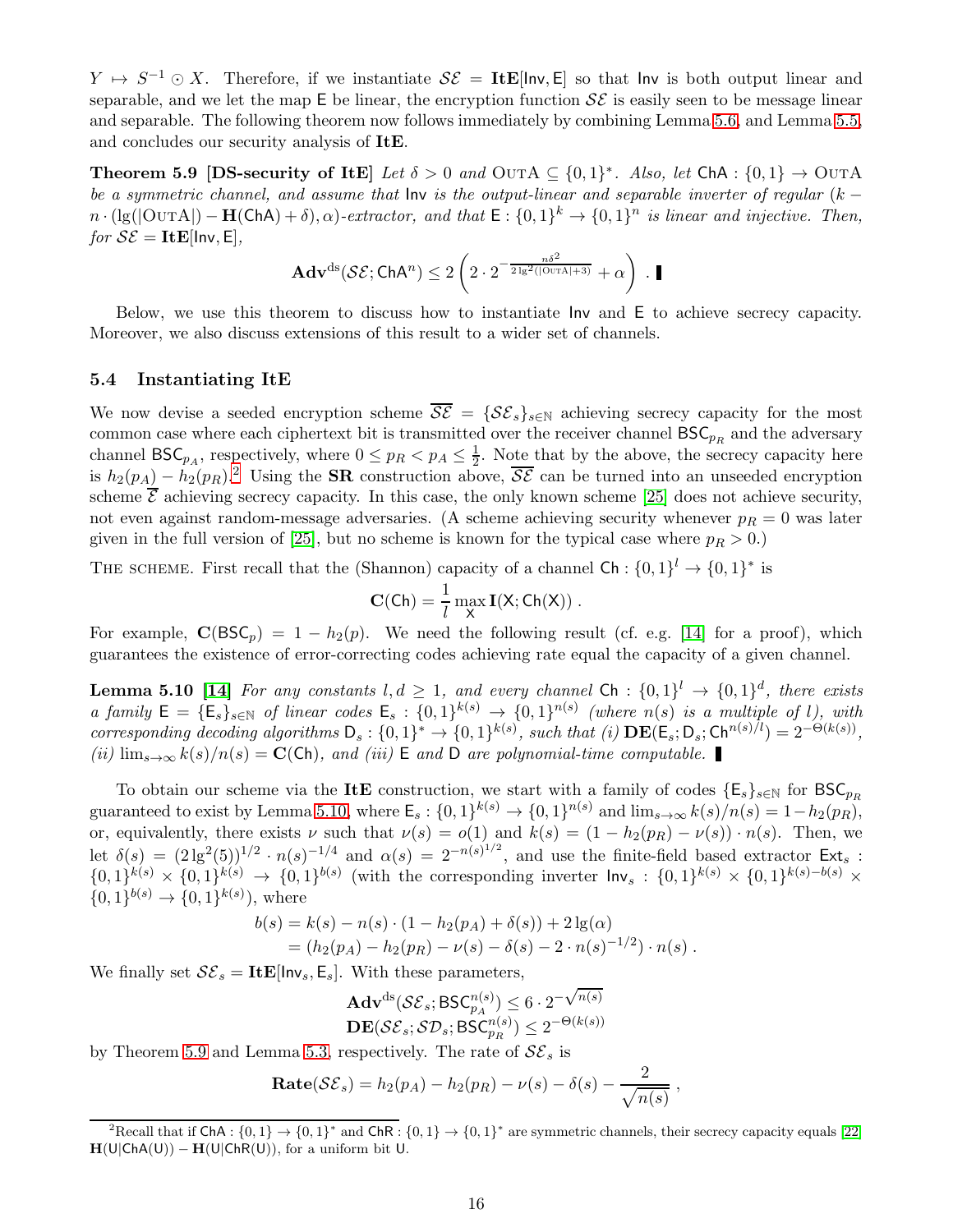<span id="page-16-6"></span>which yields

$$
\mathbf{Rate}(\overline{\mathcal{SE}}) = \lim_{s \to \infty} \mathbf{Rate}(\mathcal{SE}_s) = h_2(p_A) - h_2(p_R) .
$$

If we now plug  $\overline{\mathcal{SE}}$  into the **SR** construction, using  $t(s) = \lg(n(s))$ , the resulting encryption scheme is exactly the one described in the introduction, where  $A = S^{-1}$ .

SOME REMARKS. We note that it is possible to instantiate the above scheme with error-correcting codes which fall short of achieving the channel capacity, provided their rate is still larger than (roughly)  $1-h_2(p_A)$  (as otherwise  $b(s)$  would become 0). In fact, this is clearly a necessary condition: A code with rate lower than  $1 - h_2(p_A)$  may allow error correction when using it over  $BSC_{p_A}$ , hence allowing the adversary to reconstruct the message.

Moreover, we point out that the same analysis can be carried out for any pair of (single inputbit) symmetric channels ChR and ChA, and the resulting rate is the secrecy capacity if the capacity of ChA :  $\{0,1\} \rightarrow$  OUTA is lg(|OUTA|) – H(ChA); this is the case if and only if a uniform input to ChA produces a uniform output. For other channels, our technique still yields good schemes which, however, may fall short to achieve capacity.

#### <span id="page-16-0"></span>5.5 Extensions

We remark that the above presentation is constrained to single input-bit base channels for simplicity only. Our results can be extended to discrete memoryless channels with *l*-bit inputs for  $l > 1$ . For example, Lemma [5.5](#page-11-1) extends to arbitrary symmetric channels  $\mathsf{ChA} : \{0,1\}^l \to \text{OUTA}$ , at the price of replacing n by  $n/l$  in the security bound and in the extractor's entropy requirement. In contrast, we do not know whether Lemma [5.6](#page-13-1) applies to arbitrary symmetric channels with *l*-bit inputs, but it does, for instance, extend to any channel of the form  $ChA(X) = X \oplus E$ , where E is an *l*-bit string sampled according to an input-independent noise distribution, as discussed in [\[3\]](#page-16-1).

# <span id="page-16-9"></span>References

- [1] M. Andersson, V. Rathi, R. Thobaben, J. Kliewer, and M. Skoglund. Nested polar codes for wiretap and relay channels. Available at arxiv.org/abs/1006.3573, 2010. (Cited on page [20.](#page-19-1))
- <span id="page-16-4"></span>[2] E. Arıkan. Channel polarization: A method for constructing capacity achieving codes for symmetric binaryinput memoryless channels. *IEEE Transactions on Information Theory*, 55(7):3051–3073, 2009. (Cited on page [4,](#page-3-1) [5,](#page-4-1) [20.](#page-19-1))
- <span id="page-16-1"></span>[3] M. Bellare, S. Tessaro, and A. Vardy. A cryptographic treatment of the wiretap channel, Jan. 2012. Available as arxiv.org/abs/1201.2205 and Cryptology Eprint Archive Report 2012/15. (Cited on page [3,](#page-2-2) [4,](#page-3-1) [6,](#page-5-1) [7,](#page-6-1) [14,](#page-13-3) [17,](#page-16-6) [19,](#page-18-3) [20.](#page-19-1))
- <span id="page-16-2"></span>[4] M. Bloch and J. Barros. *Physical-Layer Security: From Information Theory to Security Engineering*. Cambridge Academic Press, 2011. (Cited on page [4.](#page-3-1))
- <span id="page-16-3"></span>[5] M. Bloch and J. N. Laneman. On the secrecy capacity of arbitrary wiretap channels. In *Proceedings of the Allerton Conference on Communications, Control, and Computing*, Sep 2008. (Cited on page [4.](#page-3-1))
- <span id="page-16-10"></span>[6] R. Canetti, Y. Dodis, S. Halevi, E. Kushilevitz, and A. Sahai. Exposure-resilient functions and all-or-nothing transforms. In B. Preneel, editor, *EUROCRYPT 2000*, volume 1807 of *LNCS*, pages 453–469. Springer, May 2000. (Cited on page [20.](#page-19-1))
- <span id="page-16-5"></span>[7] M. Cheraghchi, F. Didier, and A. Shokrollahi. Invertible extractors and wiretap protocols. In *Proceedings of the 2009 IEEE international conference on Symposium on Information Theory - Volume 3*, ISIT'09, pages 1934–1938. IEEE Press, 2009. (Cited on page [11,](#page-10-3) [20.](#page-19-1))
- <span id="page-16-7"></span>[8] G. Cohen and G. Z´emor. The wiretap channel applied to biometrics. In *Proc. of the International Symposium on Information Theory and Applications*, 2004. (Cited on page [19.](#page-18-3))
- <span id="page-16-8"></span>[9] G. Cohen and G. Z´emor. Syndrome coding for the wire-tap channel revisited. In *IEEE Information Theory Workshop (ITW'06)*, pages 33–36, 2006. (Cited on page [19.](#page-18-3))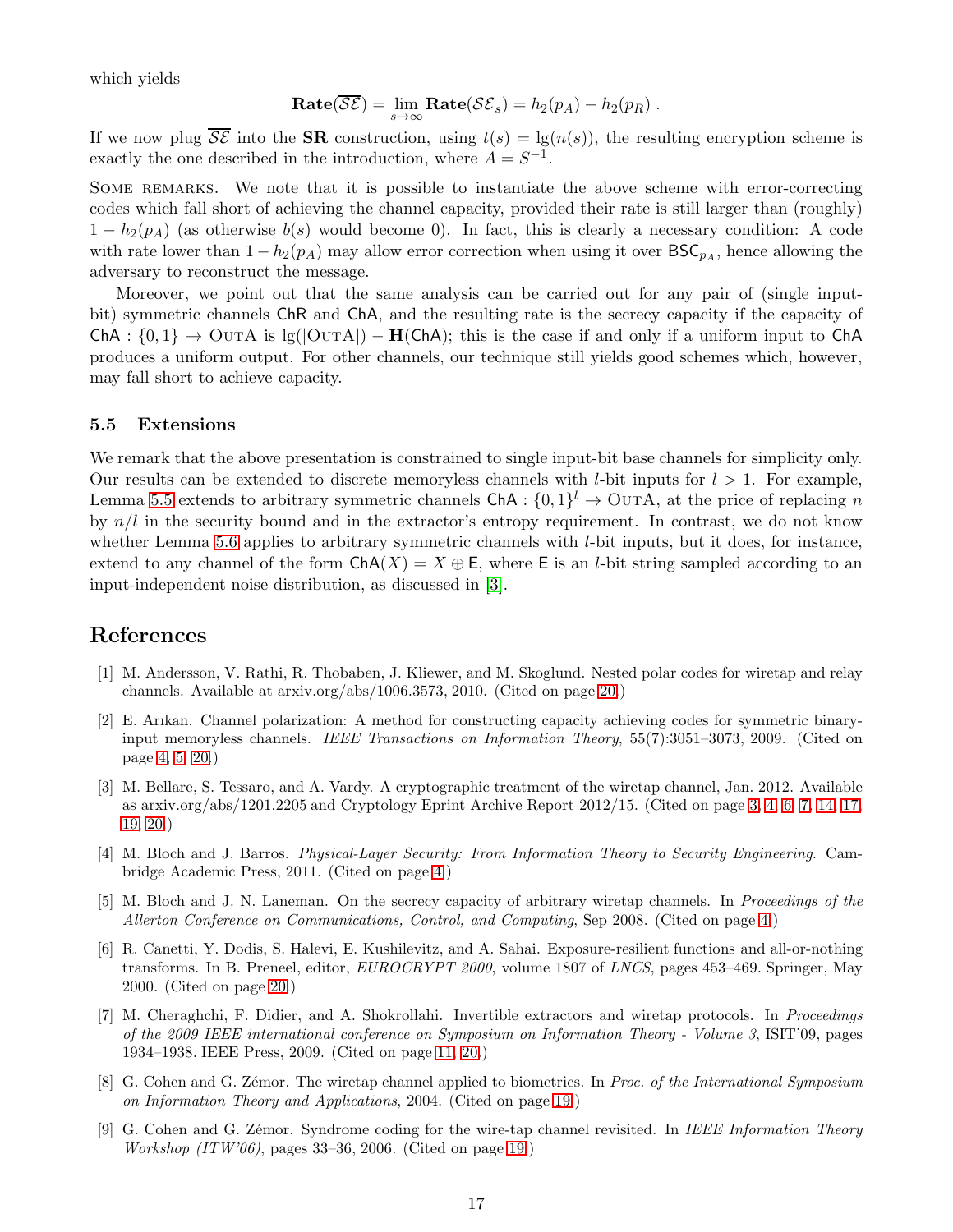- <span id="page-17-13"></span><span id="page-17-0"></span>[10] I. Csisz´ar and J. K¨orner. Broadcast channels with confidential messages. *IEEE Transactions on Information Theory*, 24(3):339–348, May 1978. (Cited on page [19.](#page-18-3))
- <span id="page-17-9"></span>[11] I. Csiszár and J. Körner. Generalized privacy amplification. *IEEE Transactions on Information Theory*, 24(3):339–348, 1978. (Cited on page [3,](#page-2-2) [4.](#page-3-1))
- [12] Y. Dodis, R. Ostrovsky, L. Reyzin, and A. Smith. Fuzzy extractors: How to generate strong keys from biometrics and other noisy data. *SIAM Journal on Computing*, 38(1):97–139, 2008. (Cited on page [10,](#page-9-2) [11.](#page-10-3))
- <span id="page-17-21"></span>[13] Y. Dodis, A. Sahai, and A. Smith. On perfect and adaptive security in exposure-resilient cryptography. In B. Pfitzmann, editor, *EUROCRYPT 2001*, volume 2045 of *LNCS*, pages 301–324. Springer, May 2001. (Cited on page [20.](#page-19-1))
- <span id="page-17-7"></span><span id="page-17-3"></span>[14] I. Dumer. Concatenated codes and their multilevel generalizations. In *The Handbook of Coding Theory*, pages 1191–1988. Elsevier, 1998. (Cited on page [5,](#page-4-1) [16.](#page-15-4))
- [15] S. Goldwasser and S. Micali. Probabilistic encryption. *Journal of Computer and System Sciences*, 28(2):270– 299, 1984. (Cited on page [3.](#page-2-2))
- <span id="page-17-15"></span><span id="page-17-10"></span>[16] J. Håstad, R. Impagliazzo, L. A. Levin, and M. Luby. A pseudorandom generator from any one-way function. *SIAM Journal on Computing*, 28(4):1364–1396, 1999. (Cited on page [11.](#page-10-3))
- [17] E. Hof and S. Shamai. Secrecy-achieving polar-coding for binary-input memoryless symmetric wire-tap channels. *IEEE Transactions on Information Theory*, 2010. Submitted. (Cited on page [20.](#page-19-1))
- <span id="page-17-19"></span><span id="page-17-11"></span>[18] T. Holenstein and R. Renner. On the randomness of independent experiments. *IEEE Transactions on Information Theory*, 57(4):1865–1871, 2011. (Cited on page [12.](#page-11-3))
- [19] J. Kamp and D. Zuckerman. Deterministic extractors for bit-fixing sources and exposure-resilient cryptography. In *44th FOCS*, pages 92–101. IEEE Computer Society Press, Oct. 2003. (Cited on page [20.](#page-19-1))
- <span id="page-17-16"></span>[20] O. Koyluoglu and H. ElGamal. Polar coding for secure transmission. In *Proceedings of the IEEE Intern, Symp. Personal Indoor and Mobile Radio Comm.*, pages 2698–2703, 2010. (Cited on page [20.](#page-19-1))
- <span id="page-17-20"></span>[21] K. Kurosawa, T. Johansson, and D. R. Stinson. Almost k-wise independent sample spaces and their cryptologic applications. *Journal of Cryptology*, 14(4):231–253, 2001. (Cited on page [20.](#page-19-1))
- <span id="page-17-12"></span>[22] S. Leung-Yan-Cheong. On a special class of wire-tap channels. *IEEE Transactions on Information Theory*, 23(5):625–627, Sep 1977. (Cited on page [16.](#page-15-4))
- <span id="page-17-4"></span>[23] Y. Liang, H. Poor, and S. Shamai. Information theoretic security. *Foundations and Trends in Communications and Information Theory*, 5(4):355–580, 2008. (Cited on page [4.](#page-3-1))
- <span id="page-17-5"></span>[24] H. Mahdavifar and A. Vardy. Achieving the secrecy capacity of wiretap channels using polar codes. arXiv:1007.3568, July 2010. (Cited on page [4,](#page-3-1) [20.](#page-19-1))
- <span id="page-17-6"></span>[25] H. Mahdavifar and A. Vardy. Achieving the secrecy capacity of wiretap channels using polar codes. In *Proc. IEEE Int. Symp. Inform. Theory (ISIT 2010)*, pages 913 – 917, 2010. (Cited on page [4,](#page-3-1) [16,](#page-15-4) [20.](#page-19-1))
- <span id="page-17-1"></span>[26] U. Maurer. The strong secret key rate of discrete random triples. In R. E. Blahut, editor, *Communication and Cryptography – Two Sides of One Tapestry*, pages 271–285. Kluwer, 1994. (Cited on page [3.](#page-2-2))
- <span id="page-17-2"></span>[27] U. M. Maurer and S. Wolf. Information-theoretic key agreement: From weak to strong secrecy for free. In B. Preneel, editor, *EUROCRYPT 2000*, volume 1807 of *LNCS*, pages 351–368. Springer, May 2000. (Cited on page [3.](#page-2-2))
- <span id="page-17-18"></span>[28] L. H. Ozarow and A. D. Wyner. Wire-tap channel II. In T. Beth, N. Cot, and I. Ingemarsson, editors, *EUROCRYPT'84*, volume 209 of *LNCS*, pages 33–50. Springer, Apr. 1985. (Cited on page [20.](#page-19-1))
- <span id="page-17-8"></span>[29] R. Renner and S. Wolf. Simple and tight bounds for information reconciliation and privacy amplification. In B. K. Roy, editor, *ASIACRYPT 2005*, volume 3788 of *LNCS*, pages 199–216. Springer, Dec. 2005. (Cited on page [10,](#page-9-2) [12.](#page-11-3))
- <span id="page-17-14"></span>[30] A. Suresh, A. Subramanian, A. Thangaraj, M. Bloch, and S.W.McLaughlin. Strong secrecy for erasure wiretap channels. In *Proc. of the IEEE Information Theory Workshop*, 2010. (Cited on page [19.](#page-18-3))
- <span id="page-17-17"></span>[31] I. Tal and A. Vardy. How to construct polar codes. In *IEEE Information Theory Workshop*. IEEE, 2010. (Cited on page [20.](#page-19-1))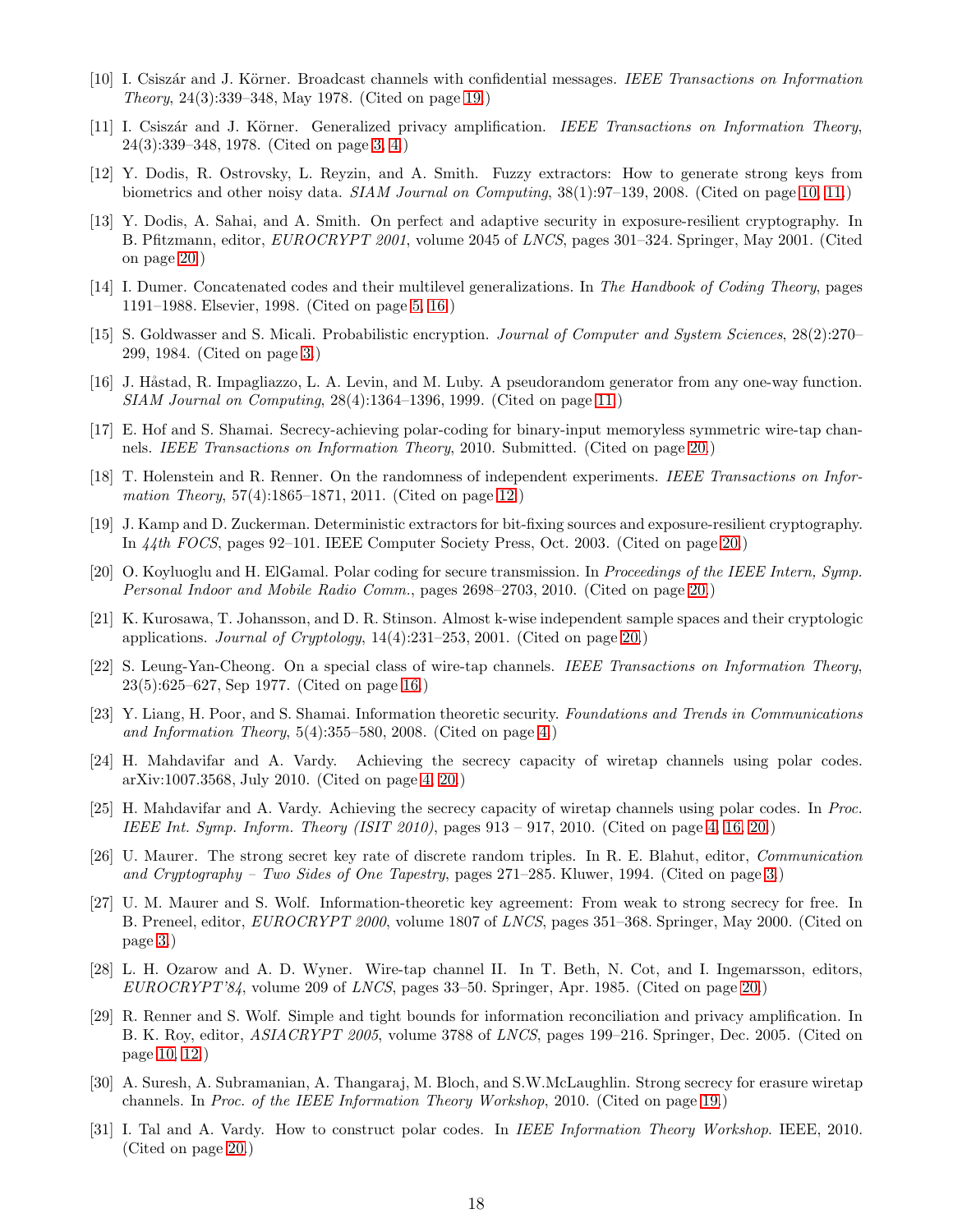- <span id="page-18-4"></span><span id="page-18-3"></span>[32] A. Thangaraj, S. Dihidar, A. R. Calderbank, S. W. McLaughlin, and J.Merolla. Applications of ldpc codes to the wiretap channel. *IEEE Transactions on Information Theory*, 53(8):2933–2945, 2007. (Cited on page [19.](#page-18-3))
- <span id="page-18-5"></span><span id="page-18-1"></span>[33] V. Wei. Generalized hamming weights for linear codes. *IEEE Transactions on Information Theory*, 37(5):1412– 1418, 1991. (Cited on page [20.](#page-19-1))
- <span id="page-18-2"></span>[34] A. D. Wyner. The wire-tap channel. *Bell Systems Tech. Journal*, 54(8):1355–1387, 1975. (Cited on page [3,](#page-2-2) [4,](#page-3-1) [19.](#page-18-3))
- <span id="page-18-0"></span>[35] Ziva corporation. <http://www.ziva-corp.com/>. (Cited on page [4.](#page-3-1))

## A Related Work

This section surveys existing constructions of encryption schemes in the literature. Recall that given a pair of families of channels  $\overline{ChR} = \{ChR_k\}_{k\in\mathbb{N}}$  and  $\overline{ChA} = \{ChA_k\}_{k\in\mathbb{N}}$  (where  $ChA_k$  and  $ChR_k$  have common domain for all  $k \in \mathbb{N}$ , their *weak secrecy capacity*  $C_w$  is the supremum of the rates achievable by pairs  $(\overline{\mathcal{E}}, \overline{\mathcal{D}})$  consisting of an encryption scheme  $\overline{\mathcal{E}} = {\mathcal{E}_k}_{k\in\mathbb{N}}$  and a decryption scheme  $\overline{\mathcal{D}} = {\mathcal{D}_k}_{k\in\mathbb{N}}$ for  $\overline{\mathcal{E}}$  and  $\overline{\mathsf{ChR}}$  such that, first, the decoding requirement is satisfied, i.e.,

$$
\lim_{k\to\infty}\mathbf{DE}(\mathcal{E}_k;\mathcal{D}_k;\mathsf{ChR}_k)=0.
$$

and moreover,

$$
\lim_{k \to \infty} \frac{\mathbf{Adv}^{\text{mis-r}}(\mathcal{E}_k; \mathsf{ChA}_k)}{k} = 0 ,
$$
\n(6)

where  $\mathbf{Adv}^{\text{mis}-r}(\mathcal{E}_k; \mathsf{ChA}_k)$  measures MIS-R-security, as defined in [\[3\]](#page-16-1). We refer to the latter property as *weak security*. Additionally, the *strong secrecy capacity*  $C_s \leq C_w$  is obtained where we restrict the supremum over those schemes achieving MIS-R security, i.e.,

$$
\lim_{k \to \infty} \mathbf{Adv}^{\text{mis-r}}(\mathcal{E}_k; \mathsf{ChA}_k) = 0 ,
$$
\n(7)

Wyner [\[34\]](#page-18-1) provided a full characterization of  $C_w$  in the special case where  $\textsf{ChA}_k$  is a degraded version of ChR<sub>k</sub>, i.e., such that there exists a transform T with  $T \circ ChR_k = ChA_k$ , where the composition operator  $\circ$ is the straightforward generalization of function composition to randomized transforms. Wyner's result was later generalized by Csiszár and Körner [\[10\]](#page-17-13). These results were inherently *non-explicit*: That is, existence of secrecy-capacity achieving schemes is proven via the probabilistic method, and the resulting scheme is neither explicitly given, nor it is guaranteed to be efficient. In fact, to date, only a handful of efficient schemes are known. We briefly survey existing constructions.

SYNDROME AND COSET CODING. One particular approach, which dates back to Wyner's original paper [\[34\]](#page-18-1), in the setting where ChR is noiseless is a technique known as *syndrome coding*: Given a message  $M \in \{0,1\}^m$  and a matrix  $H \in \{0,1\}^{m \times k}$ , Alice samples a random preimage  $R \in \{0,1\}^k$  such that  $H \cdot R = M$ , and sends R to Bob. Wyner proved that there exists a good choice of the matrix H yielding weak security. This analysis was further improved and extended to the case where ChR is noisy (and H is applied to a codeword) by Cohen and Zémor  $[8, 9]$  $[8, 9]$ . However, all of these schemes only achieve weak security. It is fair to mention that from a construction standpoint, syndrome coding bears some similitude with the extractor-inversion approach introduced Section [5](#page-9-0) which we follow, specifically when the given extractor is the two-universal function based on matrix-vector multiplication (which can be shown to be efficiently invertible), even though this approach was not taken by these works, as they did not consider seeded encryption as a goal. Moreover, we stress that no existing proof implies MIS-R-security of these schemes, let alone DS-security.

An alternative way to look at syndrome coding is as a special instance of a more general approach: One takes a (typically linear) code  $E: \{0,1\}^k \to \{0,1\}^n$  which is good for the channel ChR, and then, for a given message set  $\{0,1\}^m$ , partitions the code  $\mathcal{C} = \{\mathsf{E}(x) : x \in \{0,1\}^k\}$  in  $2^m$  sets as  $\mathcal{C} = \bigcup_{M \in \{0,1\}^m} \mathcal{C}_M$ . Encryption of M proceeds by selecting a random element of  $\mathcal{C}_M$ . Usually, one lets  $\mathcal{C}_{0^m}$  be a linear subspace of C, called the *inner code* (C is the *outer code*), and the sets  $\mathcal{C}_M$  are the *cosets* in  $\mathcal{C}/\mathcal{C}_{0^m}$ . Further instantiations of this approach have been considered in [\[32,](#page-18-4) [30\]](#page-17-14), but only explicit schemes for a noiseless ChR and a binary erasure channel ChA have been obtained, and also only for MIS-R security.